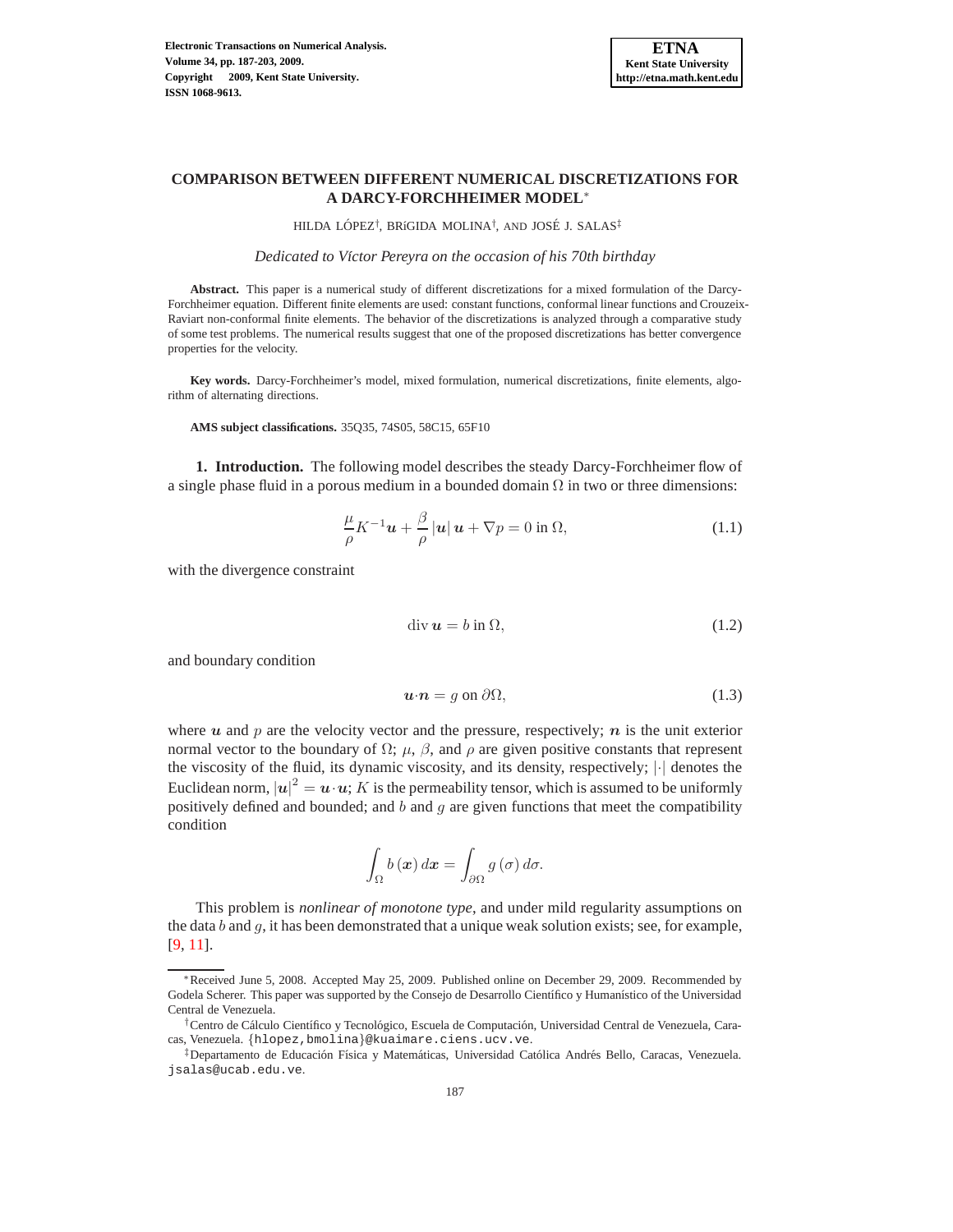From the physical point of view, Darcy's law describes a linear relationship between the velocity vector and the pressure gradient. Experimental evidence shows that when the velocity of the fluid is high enough, a nonlinear relationship is developed between the velocity vector and the pressure gradient, even in the case of a Newtonian flow through a porous medium. Dupuit in 1863 [\[7\]](#page-16-2) and Forchheimer in 1901 [\[10\]](#page-16-3) suggested, in the description of this type of flow, modifying Darcy's equation by adding a quadratic term to the velocity with a coefficient that depends on the geometry of the pores. This modification, known as Forchheimer's equation, has led to much research from the experimental [\[2](#page-16-4), [3](#page-16-5), [24](#page-16-6), [28](#page-16-7)], theoretical  $[4, 7, 9, 11]$  $[4, 7, 9, 11]$  $[4, 7, 9, 11]$  $[4, 7, 9, 11]$  $[4, 7, 9, 11]$  $[4, 7, 9, 11]$ , and numerical  $[16, 17]$  $[16, 17]$  $[16, 17]$  points of view.

Typically, small velocities are observed in oil reservoirs and aquifers due to the low permeability. In these cases, the nonlinear inertial term becomes insignificant, and we obtain an acceptable approximation for a single flow (mono-phase) through Darcy's law. Nevertheless, there are cases in which the flow velocities are relatively high and the inertial effects cannot be ignored, making Darcy's law inadequate [\[11\]](#page-16-1).

Also, Rami, Fawzi and Fahmi [\[14\]](#page-16-11) warn that while Darcy's law is valid for low velocities, and small porosity conditions, in many practical situations, the porous media is bounded by an impermeable wall, near which high flow rates and non-uniform porosity distributions are observed, rendering Darcy's law inapplicable.

The foregoing reasons justify the study of a specific flow in which we consider a nonlinear relationship between the velocity vector and the pressure gradient by means of the Darcy-Forchheimer equation.

Girault and Wheeler [\[11](#page-16-1)] demonstrated the existence and uniqueness of a weak solution for the Darcy-Forchheimer problem in the single phase case. In their work, a discretization was studied using mixed finite elements in which the velocity vector and the pressure are approximated by piecewise constants and discontinuous linear functions, respectively; see Crouzeix-Raviart [\[6\]](#page-16-12). They also proposed an iterative method of alternating directions of the Peaceman-Rachford type to solve the system of nonlinear equations obtained when the mixed finite elements of Crouzeix-Raviart are applied to Darcy's equation. The convergence of both this iterative method and the mixed finite element method applied to the equation of Darcy-Forchheimer was also demonstrated. Nevertheless, in that work the authors presented only theoretical results without numerical experimentation.

The first objective of this paper is to carry out numerical tests of the methods studied in [\[11](#page-16-1)] in order to corroborate the theoretical results presented therein: convergence order  $O(h)$ of the finite elements method and convergence properties of the Peaceman-Rachford method. The system of nonlinear equations is also solved by means of Newton's method [\[13,](#page-16-13) [15\]](#page-16-14) in order to compare the results with the method proposed in [\[11\]](#page-16-1).

A second goal is to propose another approximating space of mixed finite elements to calculate low-order approximations using basic and easy-to-implement finite elements. We would also like to have a smoother pressure approximation in comparison to the pressure approximation obtained with the space proposed in [\[11\]](#page-16-1). In the space that we propose, the pressure is approximated by continuous functions such that their restriction to each triangle is a polynomial of a degree at most one  $(\mathbb{P}_1)$ . The velocity vector is approximated by constant functions in each triangle. This is one of the spaces presented by Urquiza, Dri, Garon, and Delfour in [\[26](#page-16-15)] to solve Darcy's model, and its convergence properties are known for the linear case [\[22](#page-16-16)]. To our knowledge, it has never been applied to solve the model of Darcy-Forchheimer.

Finally, since the Peaceman-Rachford method defined in [\[11\]](#page-16-1) depends on a parameter for decoupling the nonlinearity in  $(1.1)$  from the constraint  $(1.2)$ , a study of the sensitivity of the method with respect to this parameter is presented.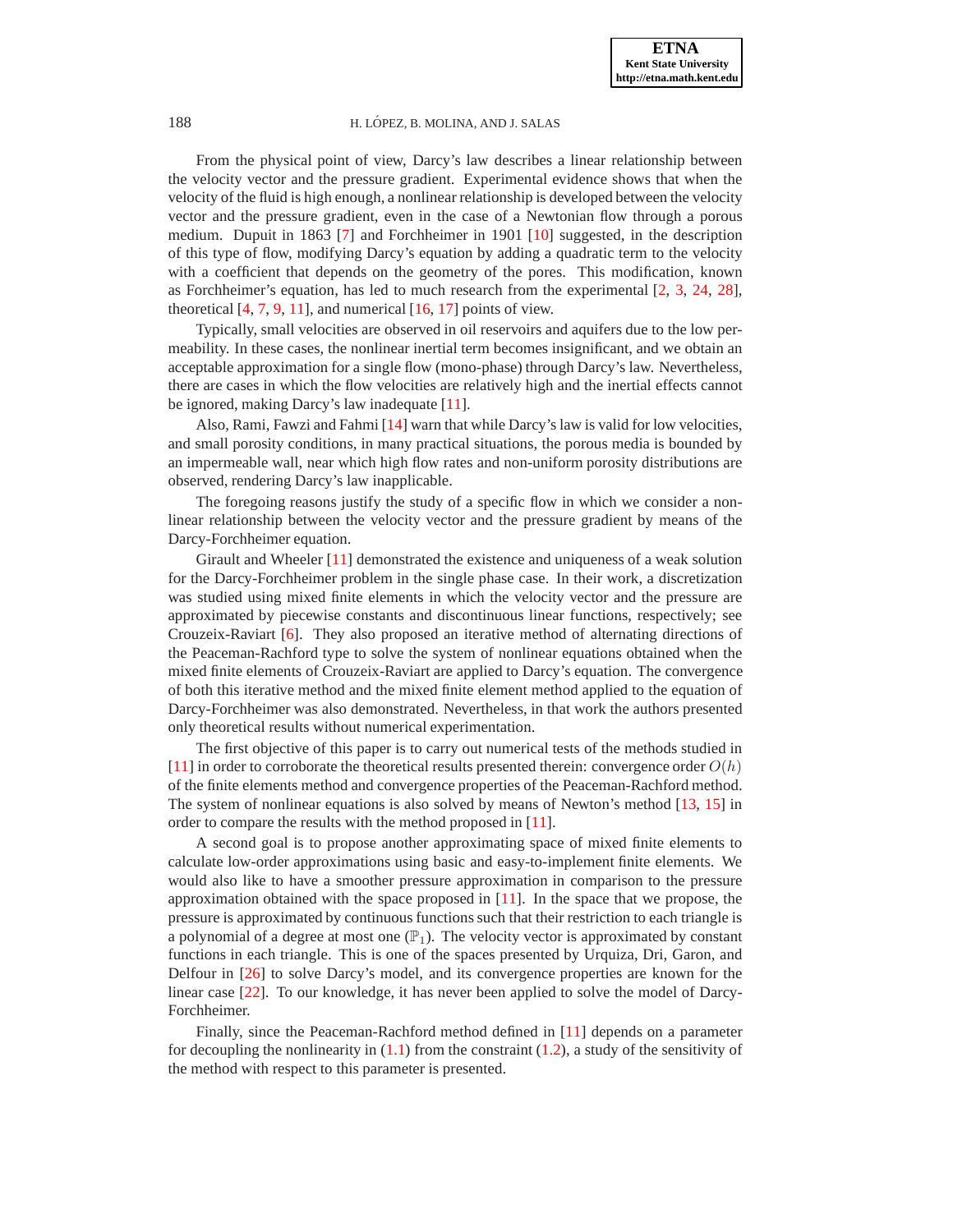This paper is organized as follows. Section [2](#page-2-0) defines the notation used. Section [3](#page-2-1) presents some ideas on the weak solution to the problem  $(1.1)$ – $(1.3)$  highly developed in [\[11\]](#page-16-1). Section [4](#page-3-0) discusses the two different mixed finite elements discretizations previously mentioned. Section [5](#page-5-0) analyzes the resolution schemes for the discrete problems. The characteristics of each one of the test problems and the numerical results are presented in Section [6.](#page-7-0) Finally, conclusions and possible extensions are presented in Section [7.](#page-13-0)

<span id="page-2-0"></span>**2. Notation.** In this section we introduce the Sobolev spaces and the associated norms employed in this paper; see [\[1,](#page-16-17) [18\]](#page-16-18) for further details.

Given a domain  $\Omega \subset \mathbb{R}^3$  with boundary  $\partial \Omega$ , let us recall Sobolev's classic space for any non-negative integer m and any number  $r \geq 1$ :

$$
W^{m,r}\left(\Omega\right) = \left\{ v \in L^r\left(\Omega\right) : \partial^k v \in L^r\left(\Omega\right), \forall \left|k\right| \leq m \right\},\
$$

where  $|k| = k_1 + k_2 + k_3$ , with  $(k_1, k_2, k_3)$  a triplet of non negative integers, and the partial derivative  $\partial^k$  is

$$
\partial^k v = \frac{\partial^{|k|}}{\partial x_1^{k_1} \partial x_2^{k_2} \partial x_3^{k_3}}.
$$

This space is equipped with the seminorm

$$
|v|_{W^{m,r}(\Omega)} = \left[ \sum_{|k|=m} \int_{\Omega} \left| \partial^k v \right|^r dx \right]^{\frac{1}{r}},
$$

and the norm

$$
||v||_{W^{m,r}(\Omega)} = \left[\sum_{0 \leq k \leq m} \int_{\Omega} |v|_{W^{k,r}(\Omega)}^r dx\right]^{\frac{1}{r}},
$$

with the usual extension in the case  $r = \infty$ . If  $r = 2$ , then we obtain the Hilbert space  $H^m(\Omega)$ . Extensions of this definition to non-integral values of m can be found in [\[18](#page-16-18)]. We also use

$$
L_0^2(\Omega) = \left\{ \boldsymbol{v} \in L^2(\Omega) : \int_{\Omega} v(x) dx = 0 \right\}.
$$

<span id="page-2-1"></span>**3. Variational formulation.** Some of the ideas developed in [\[11](#page-16-1)] on the existence and uniqueness of a weak solution for the equations  $(1.1)$ – $(1.3)$  are briefly presented in this section. The following spaces are defined for this purpose:

$$
X = L^{3} (\Omega)^{d},
$$
  
\n
$$
M = W^{1, \frac{3}{2}} (\Omega) \cap L^{2}_{0} (\Omega).
$$

The constraints [\(1.2\)](#page-0-1) and [\(1.3\)](#page-0-2) are weakened using Green's formula:

<span id="page-2-2"></span>
$$
\int_{\Omega} \mathbf{v} \cdot \nabla q dx = -\int_{\Omega} q \operatorname{div} \mathbf{v} d\mathbf{x} + \langle q, \mathbf{v} \cdot \mathbf{n} \rangle_{\partial \Omega}, \quad \forall q \in M, \forall \mathbf{v} \in H,
$$
 (3.1)

where

$$
H = \left\{ \boldsymbol{v} \in L^{3} \left( \Omega \right)^{d} : \operatorname{div} \boldsymbol{v} \in L^{\frac{3d}{d+3}} \left( \Omega \right) \right\}.
$$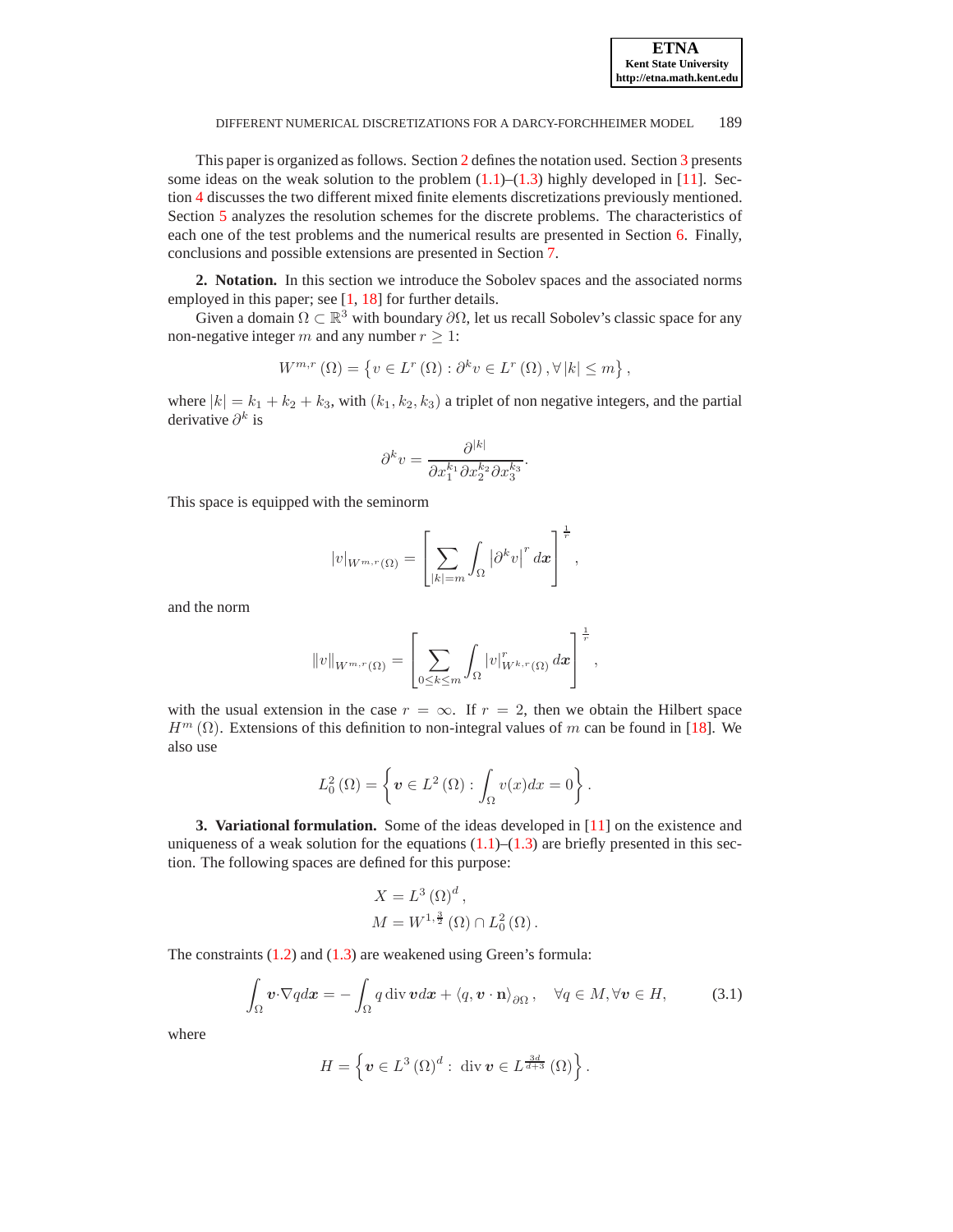Thanks to the validity of [\(3.1\)](#page-2-2), if we take  $b \in L^{\frac{3d}{d+3}}(\Omega)$  and  $g \in L^{\frac{3(d-1)}{d}}(\partial \Omega)$ , then the problem [\(1.1\)](#page-0-0)–[\(1.3\)](#page-0-2) is equivalent to the following variational formulation: find a pair  $(u, p)$ in  $X \times M$  such that

$$
\frac{\mu}{\rho} \int_{\Omega} \left( K^{-1} \mathbf{u} \right) \cdot \varphi \, dx + \frac{\beta}{\rho} \int_{\Omega} |\mathbf{u}| \left( \mathbf{u} \cdot \varphi \right) dx + \int_{\Omega} \nabla p \cdot \varphi dx = 0, \quad \forall \varphi \in X, \quad (3.2)
$$

$$
\int_{\Omega} \nabla q \cdot \mathbf{u} \, dx = - \int_{\Omega} bq \, dx + \int_{\partial \Omega} g q \, d\sigma, \quad \forall q \in M. \quad (3.3)
$$

If the given functions b and g satisfy the compatibility condition  $\int_{\Omega} b(x)dx = \int_{\partial\Omega} g(\sigma)d\sigma$ , then this problem has a unique solution  $(u, p)$  in  $X \times M$ ; see [\[11\]](#page-16-1).

<span id="page-3-0"></span>**4. Discrete variational formulation.** Let  $\Omega$  be a two-dimensional polygon that can be completely triangulated into triangles. Let  $\mathcal{T}_h$  be a family of conforming triangulations of  $\Omega$ ,

<span id="page-3-2"></span><span id="page-3-1"></span>
$$
\overline{\Omega} = \bigcup_{T \in \mathcal{T}_h} T,
$$

which is regular in the sense of Ciarlet [\[5\]](#page-16-19), i.e., there exists a constant  $\sigma$  independent of h and T such that

<span id="page-3-4"></span><span id="page-3-3"></span>
$$
\forall T \in \mathcal{T}_h, \quad \frac{h_T}{\rho_T} = \sigma_T \le \sigma,
$$

where  $h_T$  is the diameter of T and  $\rho_T$  the diameter of the sphere inscribed in T.  $\Gamma_h$  denotes the set of all interior edges of triangles in  $\mathcal{T}_h$ , and  $b_e$  is the middle point of an edge  $e \in \Gamma_h$ .

Using this triangulation  $\mathcal{T}_h$  and  $\mathbb{P}_k$  (the space of polynomial functions of degree at most k), finite element spaces  $X_h$ ,  $M_h$  are constructed to approximate X and M, respectively. The discrete variational formulation of [\(3.2\)](#page-3-1)–[\(3.3\)](#page-3-2) follows: find  $(u_h, p_h) \in X_h \times M_h$  such that

$$
\frac{\mu}{\rho} \int_{\Omega} \left( K^{-1} u_h \right) \cdot \varphi_h dx + \frac{\beta}{\rho} \int_{\Omega} |u_h| \left( u_h \cdot \varphi_h \right) dx \n+ \sum_{T \in \mathcal{T}_h} \int_{T} \nabla p_h \cdot \varphi_h dx = 0, \qquad \forall \varphi_h \in X_h, \qquad (4.1)
$$

$$
\sum_{T \in \mathcal{T}_h} \int_T \nabla q_h \cdot \boldsymbol{u}_h dx = - \int_{\Omega} b q_h dx + \int_{\partial \Omega} g q_h d\sigma, \qquad \forall q_h \in M_h. \tag{4.2}
$$

This discrete problem is a system of nonlinear equations, the numerical solution of which will be studied in Section [5.](#page-5-0)

Next, the various approximation spaces  $X_h$  and  $M_h$  used in this paper are described.

**4.1. Approximations of velocities by piecewise-constant functions and pressures by Crouzeix-Raviart elements.** In this finite element the velocity vector  $u$  is approximated by functions from the space

<span id="page-3-5"></span>
$$
X_h^0 = \left\{ \boldsymbol{v} \in L^2 \left( \Omega \right)^2 : \ \forall T \in \mathcal{T}_h, \, \boldsymbol{v} \vert_T \in \mathbb{P}_0^2 \right\},\tag{4.3}
$$

and the pressure  $p$  is approximated by functions from the space

<span id="page-3-6"></span>
$$
M_h^{1,m} = Q_h^{1,m} \cap L_0^2(\Omega),\tag{4.4}
$$

where

$$
Q_h^{1,m} = \left\{ q \in L^2(\Omega) \, ; \ \ \forall T \in \mathcal{T}_h, q|_T \in \mathbb{P}_1, \text{ and } \forall e \in \Gamma_h, q \text{ is continuous on } b_e \right\}.
$$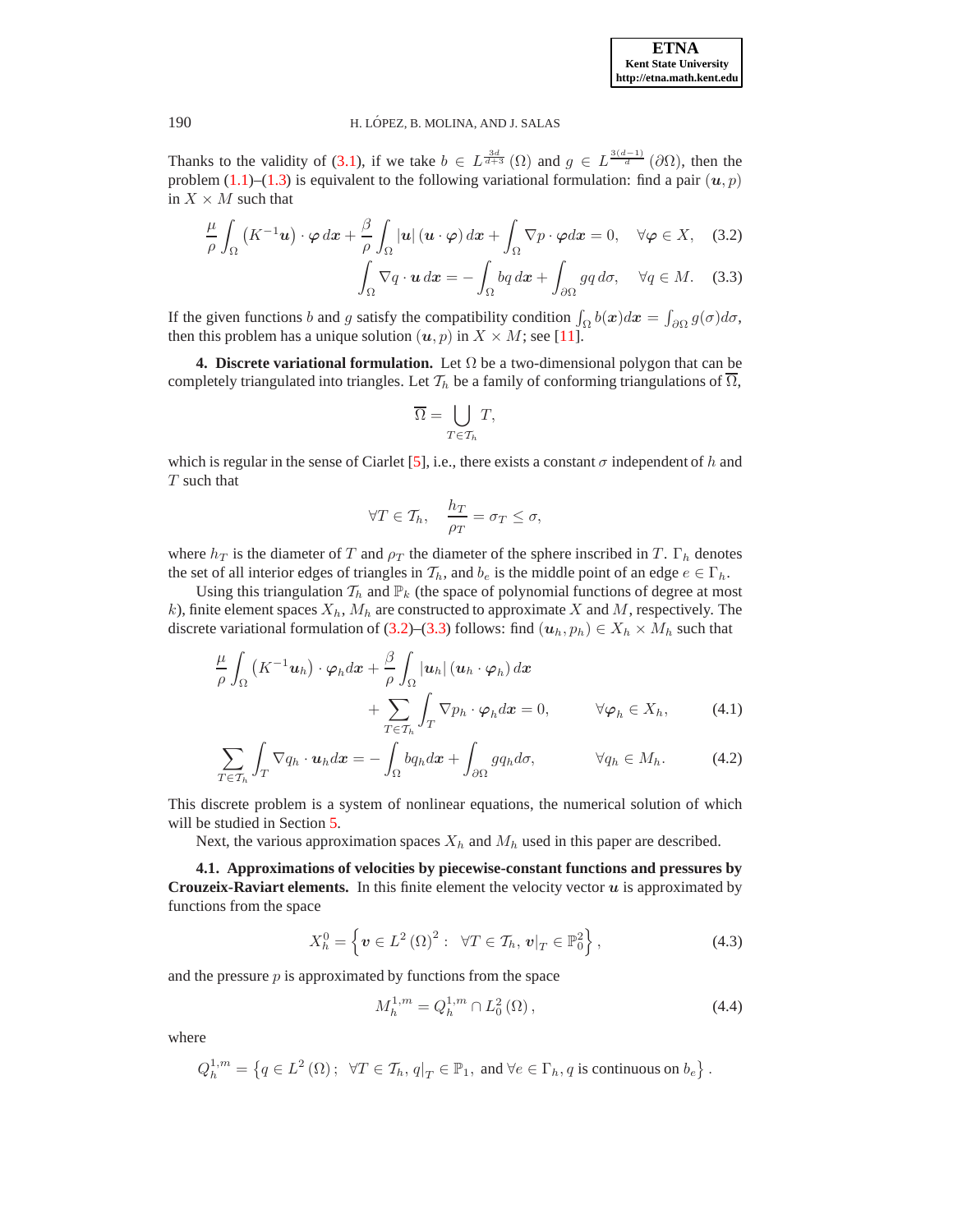| <b>ETNA</b>                  |
|------------------------------|
| <b>Kent State University</b> |
| http://etna.math.kent.edu    |

The space  $Q_h^{1,m}$  is the non-conforming space of degree one introduced and studied by Crouzeix and Raviart in [\[6](#page-16-12)]. In [\[11](#page-16-1)], the authors demonstrated that the discrete problem [\(4.1\)](#page-3-3)– [\(4.2\)](#page-3-4) with the definitions [\(4.3\)](#page-3-5) and [\(4.4\)](#page-3-6) has a unique solution. Moreover, if  $\mathcal{T}_h$  satisfies [\(4.1\)](#page-3-3) and the solution u belongs to  $W^{1,4}(\Omega)$ , then the following error estimations are obtained:

$$
\|\mathbf{u} - \mathbf{u}_h\|_{L^2(\Omega)} \le Ch |\mathbf{u}|_{W^{1,4}(\Omega)},
$$
  

$$
\left(\sum_{T \in \mathcal{T}_h} \|\nabla (p - p_h)\|_{L^{\frac{3}{2}}(T)}^{\frac{3}{2}}\right)^{\frac{2}{3}} \le Ch \left( |p|_{W^{2, \frac{3}{2}}(\Omega)} + |\mathbf{u}|_{W^{1,4}(\Omega)} \right).
$$

The approximation spaces  $X_h^0$  and  $Q_h^{1,m}$  are

$$
X_h^0 = \text{span}\left\{ \begin{bmatrix} v_i \\ 0 \end{bmatrix}, \begin{bmatrix} 0 \\ v_i \end{bmatrix} \right\}, \qquad i = 1, \dots, N,
$$
  

$$
Q_h^{1,m} = \text{span}\left\{ \varphi_i \right\}, i = 1, \dots, M,
$$

where N is the number of triangles in  $T_h$  and M is the number of edges. The functions  $v_i$  are defined as:

$$
\forall T_j \in \mathcal{T}_h, \ v_i|_{T_j} = \delta_{ij}, \qquad i, j = 1, \ldots, N,
$$

where  $\delta_{ij}$  the delta of Kronecker. The global basis function  $\varphi_i$  corresponding to node i, which is the middle point of an edge  $e$  of the triangulation and its restriction to a triangle  $T$  of a global base function  $\varphi_i$  coincides with a local basis function  $\psi$  of T. For this finite element, there are three local functions,

$$
\psi_1(x, y) = 1 - 2\lambda_1(x, y),
$$
  
\n $\psi_2(x, y) = 1 - 2\lambda_2(x, y),$   
\n $\psi_3(x, y) = 1 - 2\lambda_3(x, y),$ 

where  $\lambda_i(x, y)$  is the barycentric coordinate associated to the vertex of triangle T which is in front of edge  $e_i$ .

**4.2. Approximations of velocities by piecewise-constant functions and pressures by standard finite element**  $\mathbb{P}_1$ . In this case, the space  $X_h$  is defined as in [\(4.3\)](#page-3-5) and the pressures are approximated by functions in the space  $M_h^1$  defined by:

<span id="page-4-0"></span>
$$
M_h^1 = Q_h^1 \cap L_0^2(\Omega), \qquad (4.5)
$$

where

$$
Q_h^1 = \left\{ q \in C^0 \left( \overline{\Omega} \right) : \ \forall T \in \mathcal{T}_h, q|_T \in \mathbb{P}_1 \right\}.
$$

The space  $Q_h^1$  is a classic continuous finite element space whose nodes are the vertices of the triangles, and the local basis functions are

$$
\psi_1(x, y) = \lambda_1(x, y), \n\psi_2(x, y) = \lambda_2(x, y), \n\psi_3(x, y) = 1 - \lambda_1(x, y) - \lambda_2(x, y).
$$

It is clear that  $X_h^0 \subset X$  and  $M_h^1 \subset M$ . Then  $X_h^0 \times M_h^1$  is a conforming finite element space since it is used as an internal approximation space for  $X \times M$ .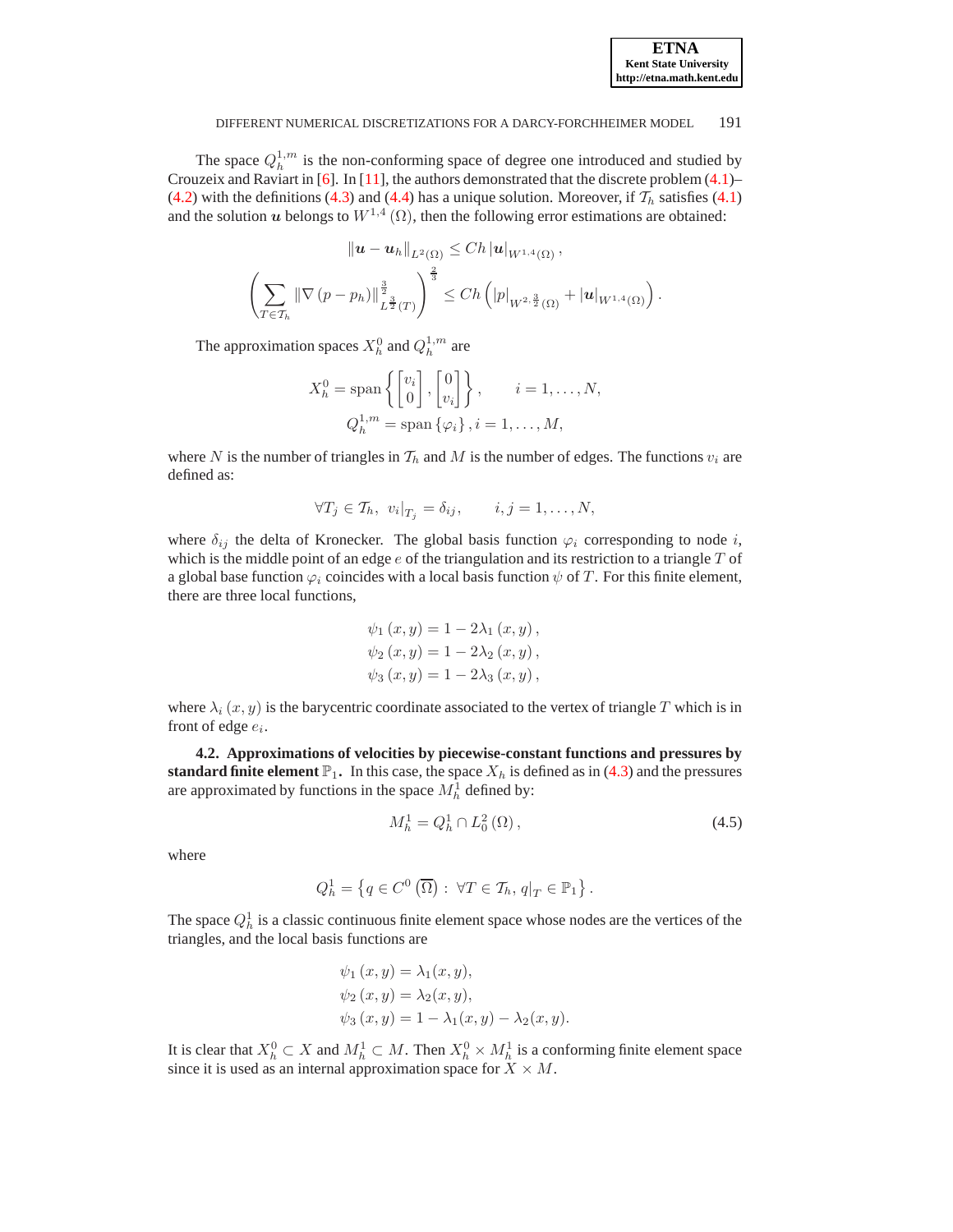**5. Solution of nonlinear systems.** Independent of the discretization used in [\(4.1\)](#page-3-3)–[\(4.2\)](#page-3-4), if  $\{\varphi_i\}$  is the basis of the approximation space for each of the components of the velocity fields and is  $\{\Psi_i\}$  the basis of the approximation space for the pressure, then one can write

$$
\mathbf{u}_h = \sum_{i=1}^N \mathbf{u}_h^i \varphi_i , \qquad p_h = \sum_{i=1}^M p_h^i \Psi_i ,
$$

where  $u_h^i$  are the degrees of freedom of the velocity vector and  $p_h^i$  the degrees of freedom of the pressure. Then, substituting these expressions into the discrete problem  $(4.1)$ – $(4.2)$ , we obtain the following equation in "matrix form":

<span id="page-5-1"></span>
$$
\begin{bmatrix} B\left(\widehat{\mathbf{u}}\right) & C \\ C^T & 0 \end{bmatrix} \begin{bmatrix} \widehat{\mathbf{u}} \\ \widehat{\boldsymbol{p}} \end{bmatrix} = \begin{bmatrix} \mathbf{0} \\ \boldsymbol{s} \end{bmatrix},\tag{5.1}
$$

where  $\hat{\mathbf{u}} = [\mathbf{u}_h^1, \dots, \mathbf{u}_h^N]^T$ ,  $\hat{p} = [p^1, \dots, p^M]^T$ ,  $B(\hat{\mathbf{u}}) \hat{\mathbf{u}}$  is a nonlinear function of  $\hat{\mathbf{u}}$  corresponding to

$$
\frac{\mu}{\rho}\int_{\Omega}\left(K_{h}^{-1}u_{h}\right)\cdot\varphi_{h}dx+\frac{\beta}{\rho}\int_{\Omega}\left|u_{h}\right|\left(u_{h}\cdot\varphi_{h}\right)dx,
$$

 $C$  is a matrix corresponding to the term

$$
\sum_{T\in\mathcal{T}_h}\int_T\nabla p_h\cdot\varphi_h d\bm{x},
$$

and s represents the right-hand side of [\(4.2\)](#page-3-4).

In view of the nonlinearity of the problem [\(5.1\)](#page-5-1), an iterative scheme is required to determine an approximation to the solution of the problem. In this paper, we consider two iterative methods to solve [\(5.1\)](#page-5-1): an alternating-direction algorithm of the Peaceman-Rachford type proposed in [\[11](#page-16-1)] and the classical Newton's method [\[13,](#page-16-13) [15](#page-16-14)]. We briefly describe these methods in the next section.

**5.1. Peaceman-Rachford (PR).** There are references to Peaceman-Rachford-typemethods in the literature on finite differences (see for example [\[19,](#page-16-20) [21,](#page-16-21) [25](#page-16-22)]) which relate this method to all known Alternating Direction Implicit (ADI) schemes. A good reference for PR-type methods in the solution of linear systems is [\[29](#page-16-23)].

In  $[11]$  a PR-type algorithm is used for solving  $(4.1)$ – $(4.2)$ . In that work and for the purpose of decoupling the nonlinearity and the restriction, the authors use the same original idea of the PR method applied to parabolic time dependent problems. Thus, given  $(u_h^0, p_h^0)$ , one constructs the sequence  $(u_h^n, p_h^n)$  for  $n \geq 1$ , in two steps:

1. *A nonlinear step without constraints.* Knowing  $(u_h^n, p_h^n)$ , an intermediate velocity  $u_h^{n+\frac{1}{2}}$ is calculated such that:

<span id="page-5-2"></span>
$$
\frac{1}{\alpha} \int_{\Omega} \left( \boldsymbol{u}_{h}^{n+\frac{1}{2}} - \boldsymbol{u}_{h}^{n} \right) \cdot \boldsymbol{\varphi}_{h} d\boldsymbol{x} + \frac{\beta}{\rho} \int_{\Omega} \left| \boldsymbol{u}_{h}^{n+\frac{1}{2}} \right| \left( \boldsymbol{u}_{h}^{n+\frac{1}{2}} \cdot \boldsymbol{\varphi}_{h} \right) d\boldsymbol{x} \n= -\frac{\mu}{\rho} \int_{\Omega} \left( K^{-1} \boldsymbol{u}_{h}^{n} \right) \cdot \boldsymbol{\varphi}_{h} d\boldsymbol{x} - \sum_{T} \int_{T} \nabla p_{h}^{n} \cdot \boldsymbol{\varphi}_{h} d\boldsymbol{x}, \quad \forall \boldsymbol{\varphi}_{h} \in X_{h}.
$$
\n(5.2)

<span id="page-5-0"></span>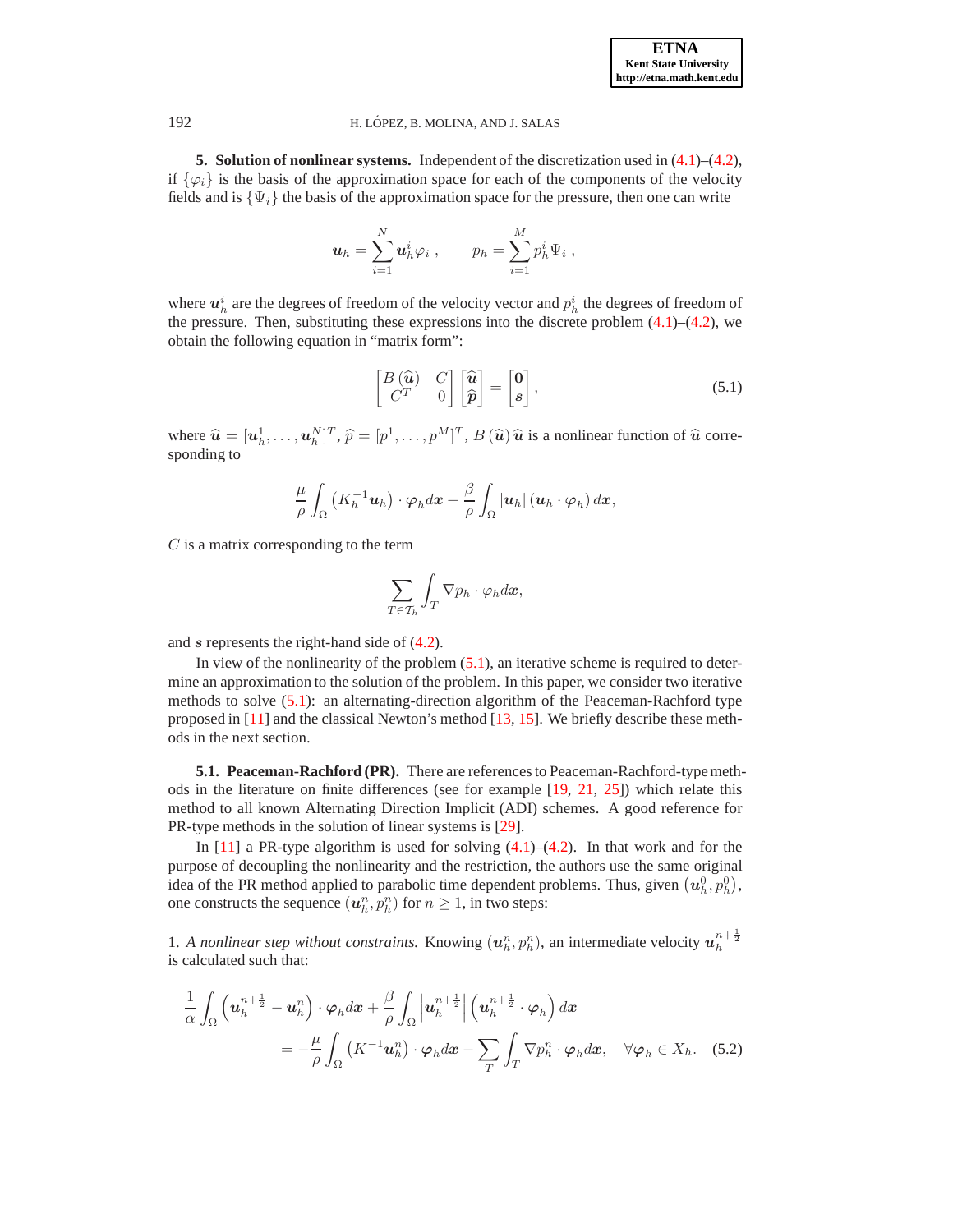2. A linear step with constraints. Once  $u_h^{n+\frac{1}{2}}$  is obtained from the previous step,  $(u_h^{n+1}, p_h^{n+1})$ is obtained such that:

$$
\frac{1}{\alpha} \int_{\Omega} \left( \boldsymbol{u}_{h}^{n+1} - \boldsymbol{u}_{h}^{n+\frac{1}{2}} \right) \cdot \boldsymbol{\varphi}_{h} d\boldsymbol{x} + \frac{\mu}{\rho} \int_{\Omega} \left( K^{-1} \boldsymbol{u}_{h}^{n+1} \right) \cdot \boldsymbol{\varphi}_{h} d\boldsymbol{x} \n+ \sum_{T \in \mathcal{T}_{h}} \int_{T} \nabla p_{h}^{n+1} \cdot \boldsymbol{\varphi}_{h} d\boldsymbol{x} = - \frac{\beta}{\rho} \int_{\Omega} \left| \boldsymbol{u}_{h}^{n+\frac{1}{2}} \right| \left( \boldsymbol{u}_{h}^{n+\frac{1}{2}} \cdot \boldsymbol{\varphi}_{h} \right) d\boldsymbol{x}, \quad \forall \boldsymbol{\varphi}_{h} \in X_{h}, \quad (5.3)
$$

$$
\sum_{T \in \mathcal{T}_h} \int_T \nabla q_h \cdot u_h^{n+1} dx = - \int_{\Omega} b q_h dx + \int_{\partial \Omega} g q_h d\sigma, \quad \forall q_h \in M_h, \quad (5.4)
$$

where  $\alpha$  is a positive parameter.

Since the equation [\(1.1\)](#page-0-0) differs from Darcy's equation in the nonlinear term  $\frac{\beta}{\rho} |u| u$ , a natural way to select the initial guess  $(u_h^0, p_h^0)$  is by solving a linear Darcy step:

$$
\frac{\mu}{\rho} \int_{\Omega} \left( K^{-1} \boldsymbol{u}_h^0 \right) \cdot \boldsymbol{\varphi}_h d\boldsymbol{x} + \sum_{T \in \mathcal{T}_h} \int_T \nabla p_h^0 \cdot \boldsymbol{\varphi}_h d\boldsymbol{x} = 0, \qquad \forall \boldsymbol{\varphi}_h \in X_h, \qquad (5.5)
$$

$$
\sum_{T \in \mathcal{T}_h} \int_T \nabla q_h \cdot \boldsymbol{u}_h^0 d\boldsymbol{x} = - \int_{\Omega} b q_h d\boldsymbol{x} + \int_{\partial \Omega} g q_h d\sigma, \qquad \forall q_h \in M_h. \tag{5.6}
$$

Problems  $(5.3)$ – $(5.4)$  and  $(5.5)$ – $(5.6)$  are written in matrix form as

<span id="page-6-4"></span><span id="page-6-3"></span><span id="page-6-2"></span><span id="page-6-1"></span><span id="page-6-0"></span>
$$
My = z,\t\t(5.7)
$$

where the matrix of coefficients  $M$  has a block structure

$$
M = \begin{bmatrix} X & C \\ C^T & 0 \end{bmatrix} \quad \text{and} \quad \mathbf{z} = \begin{bmatrix} r & s \end{bmatrix}^T.
$$

Then, for the problem [\(5.3\)](#page-6-0)–[\(5.4\)](#page-6-1),  $X = A + \frac{1}{\alpha}I$  with A the symmetric matrix associated to the term  $\frac{\mu}{\rho} \int_{\Omega} (K^{-1} u_h^{n+1}) \cdot \varphi_h dx$  and r represents the right-hand side of [\(5.3\)](#page-6-0). For the problem  $(5.5)$ – $(5.6)$ ,  $X = A$  and  $z = \begin{bmatrix} 0 & s \end{bmatrix}^T$ . Considering the characteristics of the coefficient matrix M, both linear systems were solved with MINRES.

In  $[11]$ , the authors demonstrate that the problems  $(4.1)$ – $(4.2)$  and  $(5.5)$ – $(5.6)$  have a unique solution for the finite element spaces  $(4.3)$  and  $(4.4)$ , and that the iterative method de-fined by [\(5.2\)](#page-5-2)–[\(5.4\)](#page-6-1) is convergent for an arbitrary choice of the initial approximation  $(u_h^0, p_h^0)$ and any  $\alpha > 0$ .

Curiously, the solution to the problem [\(5.2\)](#page-5-2) can be calculated explicitly for the finite element spaces [\(4.3\)](#page-3-5) and [\(4.4\)](#page-3-6). This is also true for the finite element spaces considered in the second discretization  $(4.3)$  and  $(4.5)$ , since the space that approximates the velocities has not changed. Thus, in each iteration, the solution of [\(5.2\)](#page-5-2) is explicitly calculated and then this solution is introduced in  $(5.3)$ – $(5.4)$ , leading to a linear system of the form given in  $(5.7)$ .

The explicit solution of [\(5.2\)](#page-5-2) is calculated as follows. The space  $X_h^0$  consists of constant functions on each triangle T; hence, the test functions  $\varphi_h$ , as well as the solution  $u_h^{n+\frac{1}{2}}$  and  $\nabla p_h^n$  are constants on each element T. Therefore, a quick calculation leads to:

$$
\boldsymbol{u}_T^{n+\frac{1}{2}}=\frac{1}{\gamma}F_T^{n+\frac{1}{2}},
$$

where  $F_T^{n+\frac{1}{2}} = \frac{1}{\alpha} u_T^n - \frac{\mu}{\rho} K_T^{-1} u_T^n - \nabla_T p_h^n, \quad \gamma = \frac{1}{2\alpha} + \frac{1}{2}$  $\sqrt{\frac{1}{\alpha^2} + 4\frac{\beta}{\rho}}$  $\left| F_T^{n+\frac{1}{2}} \right|$ , and  $K_T^{-1} = \frac{1}{|T|} \int_T K^{-1}(x) dx$ . For further details, see [\[11\]](#page-16-1).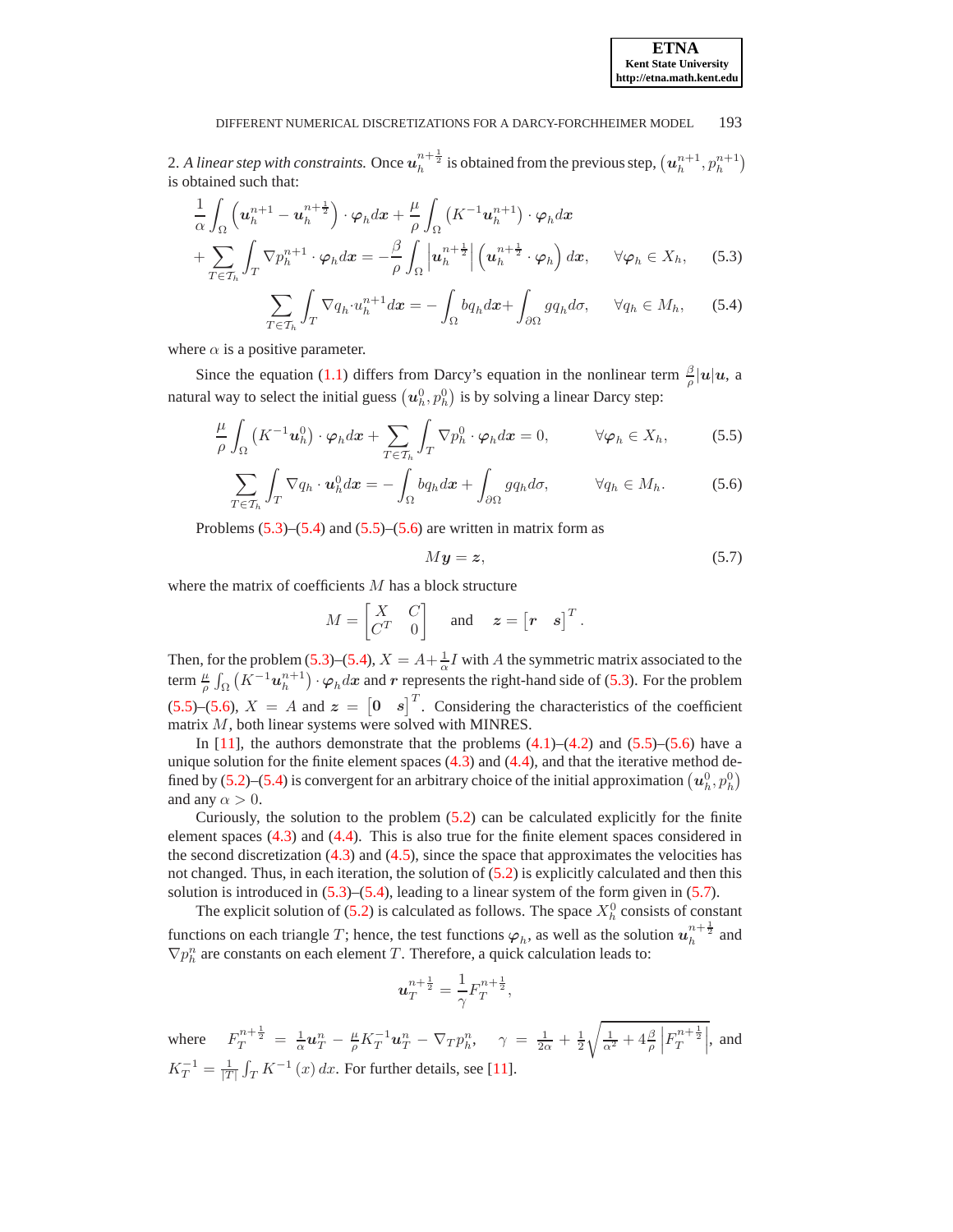| <b>ETNA</b>                  |
|------------------------------|
| <b>Kent State University</b> |
| http://etna.math.kent.edu    |

**5.2. Newton's method.** For discretizations  $X_h^0 \times M_h^1$  and  $X_h^0 \times M_h^{1,m}$ , let us recall that  $X_h$  and  $M_h$  are made up of functions from  $\mathbb{P}_0$  and  $\mathbb{P}_1$ , respectively, over each  $T \in$  $\mathcal{T}_h$ . Therefore, the basis functions of  $X_h$  and the gradient of the basis functions of  $M_h$  are constants over each T. Hence, the nonlinear problem  $(4.1)$ – $(4.2)$  is written as

$$
G(\mathbf{w}) = \begin{bmatrix} \mathbf{0} \\ \mathbf{s} \end{bmatrix} \quad \text{with} \quad \mathbf{w} = [u_x^1, u_y^1, \dots, u_x^N, u_y^N, p^1, \dots, p^M]^T,
$$

where

$$
G(\boldsymbol{w}) = \begin{bmatrix} A_{T_i}(\frac{\mu}{\rho}K_{T_i}^{-1}\boldsymbol{u}^i + \frac{\beta}{\rho}|\boldsymbol{u}^i|\boldsymbol{u}^i + \sum_{j=1}^3 p^{i_j} \nabla \psi_{i_j}) \\ \sum_{T_i \in Supp(\Psi_j)} A_{T_i} \nabla \Psi_j \cdot \boldsymbol{u}^i \end{bmatrix}_{i=1,...N, j=1,...,M}
$$
(5.8)

Here  $A_{T_i}$  is the area of triangle  $T_i$ ;  $\psi_{i_j}$ ,  $j = 1, 2, 3$ , are the restrictions of the basis functions associated to the midpoints of the edges of the triangle  $T_i$ ; and  $p^{i_j}$ ,  $j = 1, 2, 3$ , are the degrees of freedom of the pressure associated to the midpoints of the edges of triangle  $T_i$ . Thus, Newton's method is written as:

$$
\begin{aligned} \mathbf{w}_0 \text{ given} \\ \text{for } k = 0, 1, \dots, \\ DG(\mathbf{w}_k)\varepsilon_k &= -G(\mathbf{w}_k) + \begin{bmatrix} 0 & s \end{bmatrix}^T, \\ \mathbf{w}_{k+1} &= \mathbf{w}_k + \varepsilon_k, \end{aligned}
$$

where  $DG(\mathbf{w}_k)$  is the Jacobian matrix with respect to  $\mathbf{u}^i$ ,  $p^j$ ,  $i = 1, \ldots, N$ ,  $j = 1, \ldots, M$ . This Jacobian matrix has the same structure as matrix  $M$  and it is symmetric, since the upper left block is A plus the Jacobian of the nonlinear term  $\frac{\beta}{\rho} |u| u$ , which is symmetric, and the other blocks are the same blocks as in the matrix M.

In each Newton step, the Jacobian matrix is computed explicitly. Since the linear system in Newton's method and those that appear in  $(5.3)$ – $(5.4)$  and  $(5.5)$ – $(5.6)$  are symmetric, we use MINRES [\[12](#page-16-24), [20](#page-16-25), [23](#page-16-26), [27](#page-16-27)] to solve them.

<span id="page-7-0"></span>**6. Numerical Results.** In this section, we present results of numerical experiments that were designed to test the effectiveness of the PR method compared with Newton's method, considering two different discretizations of the variational formulation of the Darcy-Forchheimer problem  $(4.1)$ – $(4.2)$ . The numerical experimentation was accomplished through three test problems of the form:

$$
\frac{\mu}{\rho} K^{-1} \mathbf{u} + \frac{\beta}{\rho} |\mathbf{u}| \mathbf{u} + \nabla p = \mathbf{f}(x, y) \text{ in } \Omega,
$$
  
div  $\mathbf{u} = b$  in  $\Omega$ ,  
 $\mathbf{u} \cdot \mathbf{n} = g$  on  $\partial \Omega$ ,

where  $\Omega \subset \mathbb{R}^2$  is a square defined as:

$$
\Omega = \{ (x, y) \in \mathbb{R}^2 : -1 < x < 1, -1 < y < 1 \}.
$$

The first test problem is defined as follows:

$$
\mathbf{f}(x,y) = \begin{bmatrix} \left(1 + \beta\sqrt{2x^2 + 2y^2}\right)(x+y) + 3x^2\\ \left(1 + \beta\sqrt{2x^2 + 2y^2}\right)(x-y) + 3y^2 \end{bmatrix}
$$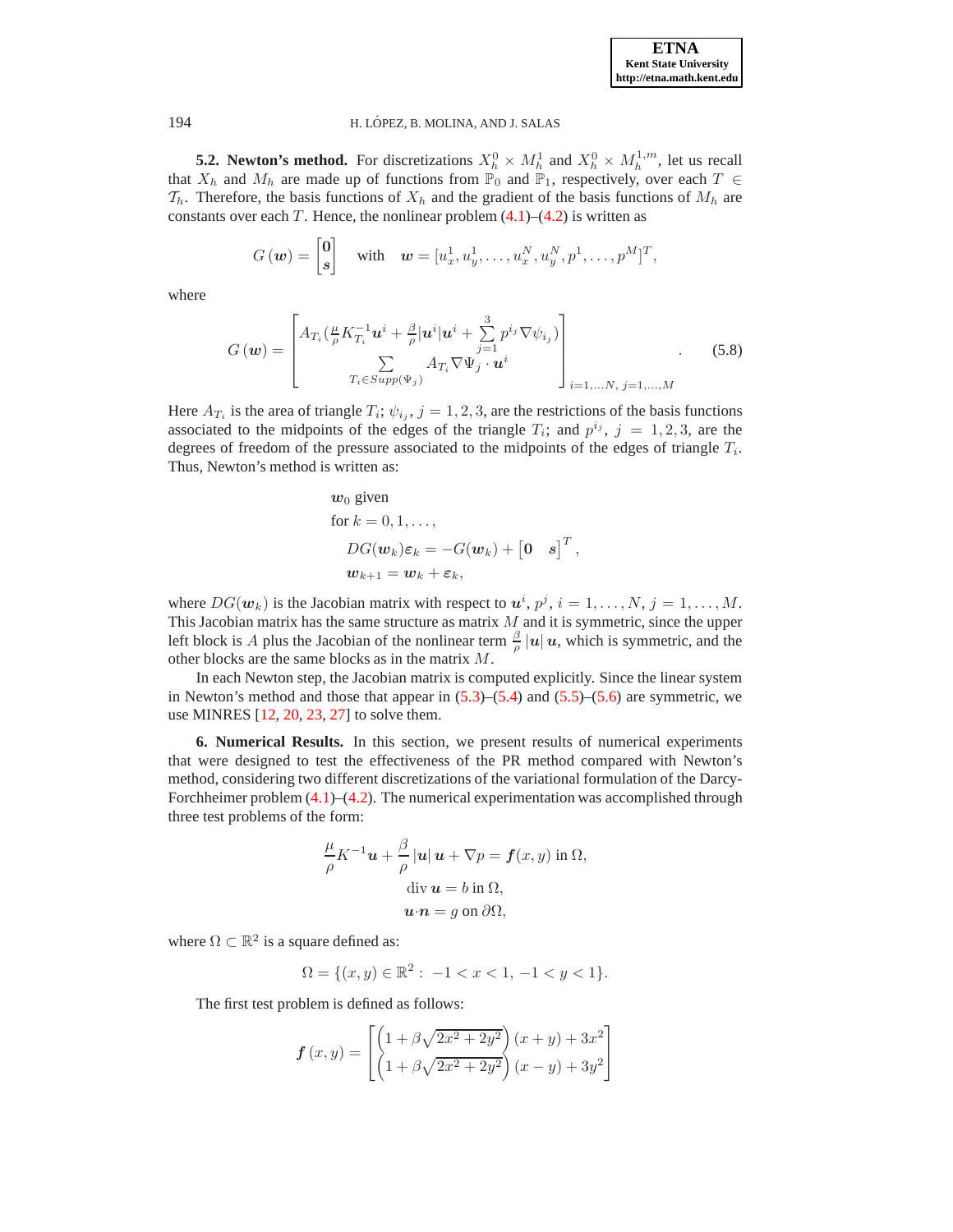and

$$
g(x,y) = \begin{cases} 1+y, & x = 1, \\ 1-y, & x = -1, \\ x-1, & y = 1, \\ -x-1, & y = -1, \end{cases}
$$

 $\overline{\phantom{a}}$ 

so that the exact velocity field and the pressure function are

$$
\mathbf{u}(x, y) = (x + y, x - y)^T, \qquad p(x, y) = x^3 + y^3.
$$

For the second test problem, we use

$$
\mathbf{f}(x,y) = \begin{bmatrix} \frac{(x+1)^2}{4} \left(1 + \beta \frac{(x+1)}{4} \sqrt{(x+1)^2 + 4 (y+1)^2}\right) + 3x^2 \\ -\frac{(x+1)(y+1)}{2} \left(1 + \beta \frac{(x+1)}{4} \sqrt{(x+1)^2 + 4 (y+1)^2}\right) + 3y^2 \end{bmatrix},
$$

and

$$
g(x,y) = \begin{cases} 1, & x = 1, \\ 0, & x = -1, \\ -(x+1), & y = 1, \\ 0, & y = -1, \end{cases}
$$

Here, the exact velocity field and the pressure function are

$$
\mathbf{u}(x,y) = \left(\frac{(x+1)^2}{4}, -\frac{(x+1)(y+1)}{2}\right)^T, \qquad p(x,y) = x^3 + y^3.
$$

Finally, for the third test problem, we selected

$$
\boldsymbol{f}(x,y) = \begin{bmatrix} 2y(1-x^2)\left(1+2\beta\sqrt{y^2(1-x^2)^2+x^2(1-y^2)^2}\right)+3x^2\\ -2x(1-y^2)\left(1+2\beta\sqrt{y^2(1-x^2)^2+x^2(1-y^2)^2}\right)+3y^2 \end{bmatrix}
$$

and

$$
g(x, y) = 0 \text{ on } \partial \Omega.
$$

In this case, the exact solution of the velocity field and the corresponding pressure function are

$$
\mathbf{u}(x,y) = (2y(1-x^2), -2x(1-y^2))^T, \qquad p(x,y) = x^3 + y^3.
$$

The last two problems were taken from [\[26](#page-16-15)].

For all the problems,  $\mu$  and  $\rho$  were taken to be 1 and  $K = I_{2 \times 2}$ . Numerical tests were carried out using different values for parameter  $\beta$  in order to study the behavior of the methods as the nonlinearity of the problem increases.

We use a classical triangulation  $\mathcal{T}_h$  built with a family of three parallel lines, meaning that the square  $\Omega$  is divided into  $L \times L$  squares of a size h with  $L = 2/h$ , which are divided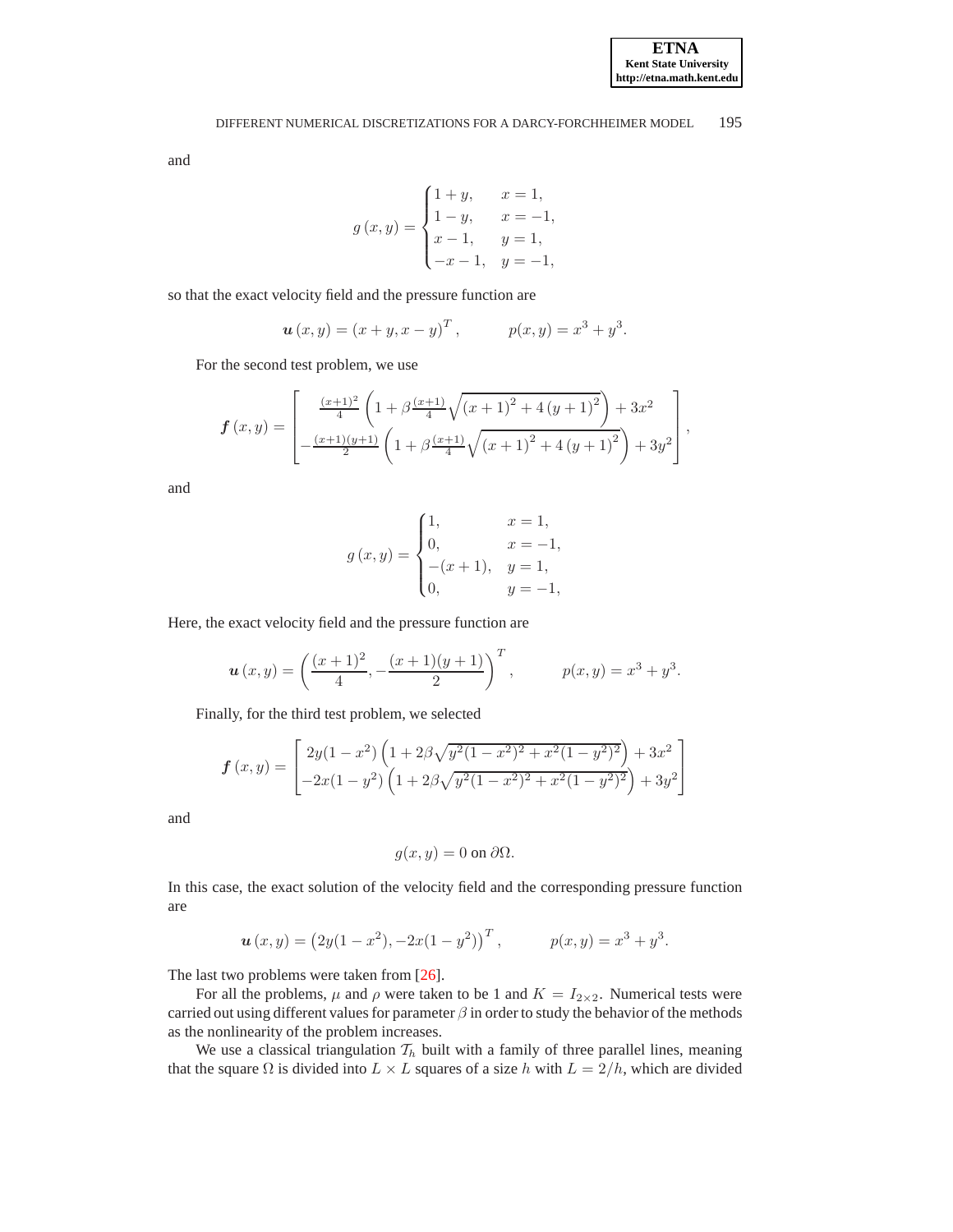

<span id="page-9-0"></span>FIGURE 6.1. *Triangulation*  $\mathcal{T}_h$  *with*  $h = 1/2$ *.* 

into two rectangular triangles by tracing the ascending diagonal line. Figure [6.1](#page-9-0) shows this type of triangulation.

It is easy to verify that the size of the vector velocity approximation is  $4L^2$  for both mixed finite elements spaces,  $X_h^0 \times M_h^{1,m}$  and  $X_h^0 \times M_h^1$ . The size of the vector pressure approximation is  $L(3L + 2)$  and  $(L + 1)^2$  for  $M_h^{1,m}$  and  $M_h^1$ , respectively.

All the experiments were run on a Intel Core 2 Duo E4300, 1.8 GHz using MATLAB 7.0. For the two approximation spaces considered, the calculations were made for different values of h:  $1/8$ ,  $1/16$ , and  $1/32$ . The exact solution is known in all the cases and the stopping criterion was:

$$
e_n=\|\mathbf{u}-\mathbf{u}_h^n\|_{L^2(\Omega)}\leq tol,
$$

where tol is a given parameter. In the experiments tol was set to  $1.95h$ , except in the third experiment. A maximum of 2100 iterations was enough to reach convergence in all cases.

In order to make an adequate comparison, the initial guess for Newton's method and the PR method were the same. Although there is no proof of convergence for Newton's method with this initial guess, in all cases the method successfully converged. The stopping criterion for MINRES was  $10^{-12}$  in the 2-norm of the residual.

As we mentioned previously, the PR method with  $X_h^0 \times M_h^{1,m}$  converges for any  $\alpha > 0$ . Nevertheless, in practice, it could be observed that its behavior is very sensitive to the choice of this parameter. For this reason it is very important to select an appropriate value.

In our first experiment, we conducted a comparative study of the PR algorithm for different choices of the parameter  $\alpha$ . Numerical tests were performed for all the problems and the two discretizations defined in the previous section. The behavior of the algorithm with respect to the parameter  $\alpha$  was similar for all the problems and for both discretizations. Thus, we only report graphs showing a comparative study of the parameter  $\alpha$  for problem 3 when  $\beta = 50$  and  $h = 1/8$ .

Figures  $6.2(a)$  $6.2(a)$  and  $6.2(b)$  report the behavior of the algorithm with respect to the number of iterations for six values of  $\alpha$  in the interval  $(0, 1]$  and for discretizations  $X_h^0 \times M_h^1$  and  $X_h^0 \times M_h^{1,m}$ , respectively, while Figures [6.3\(](#page-10-1)a) and 6.3(b) show the behavior of the algorithm for six different values of  $\alpha$  in the interval [1, 150] and for discretizations  $X_h^0 \times M_h^1$  and  $X_h^0 \times M_h^{1,m}$ , respectively. It can be observed that, regardless of the discretization, the best results were obtained when  $\alpha = 1$ ,  $\alpha = 0.01$ , and  $\alpha = 5$ , whereas the worst results were achieved when  $\alpha$  was too close to zero or greater than 50. This led us to study the spectrum of the coefficients matrix  $M$  in the PR method. It was observed that, for both discretization spaces, for  $\alpha$  values near zero or greater than 50, that the minimum eigenvalue of M tends to zero and the condition number increases, influencing the rate of convergence of MINRES. This study confirms our numerical results with respect to the choice of the  $\alpha$  value.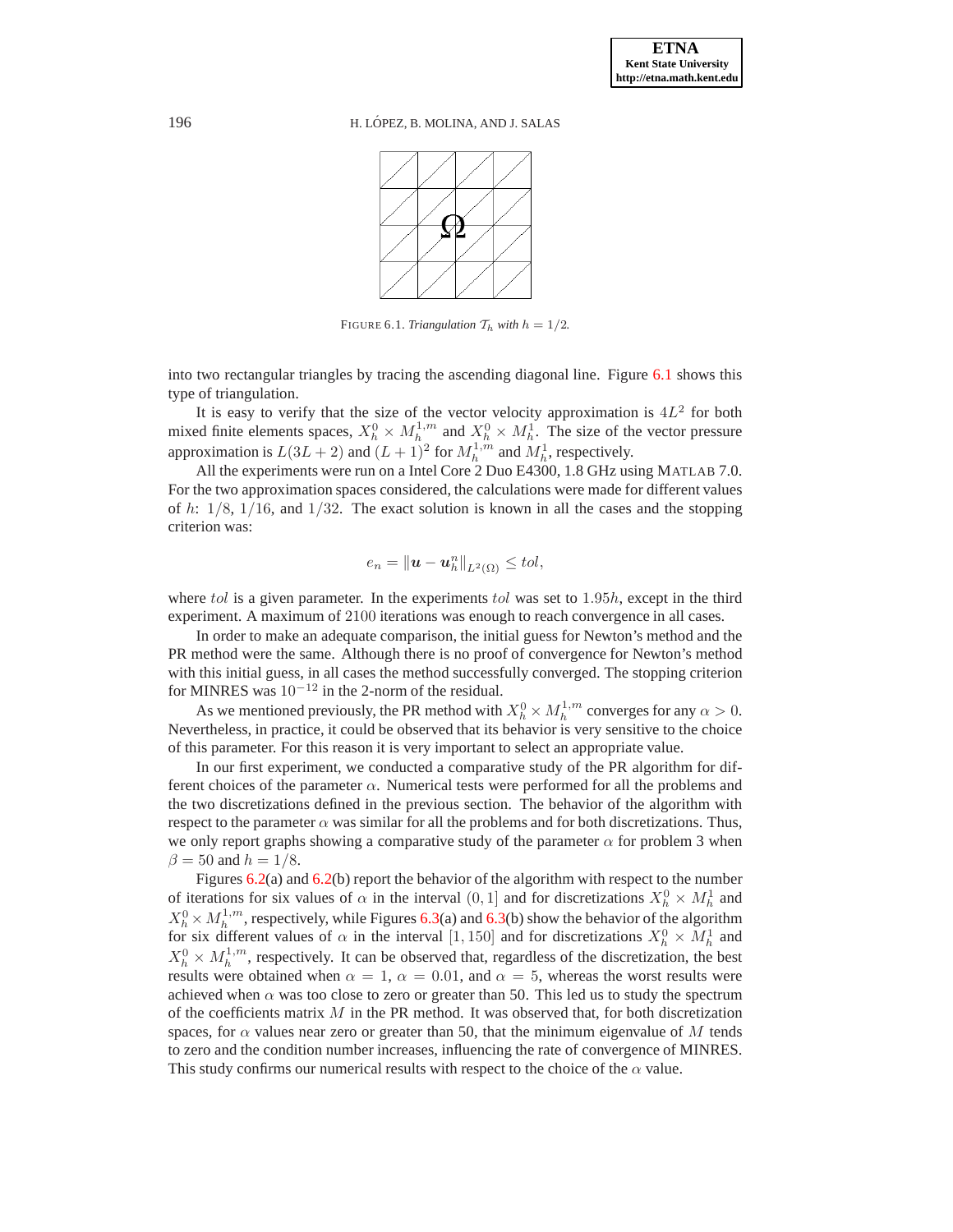



<span id="page-10-0"></span>FIGURE 6.2. *(a) Problem 3 with*  $\beta = 50$ ,  $\alpha \in (0,1]$  *and discretization*  $X_h^0 \times M_h^1$ . *(b) Problem 3 with*  $\beta = 50, \, \alpha \in (0, 1]$  *and discretization*  $X_h^0 \times M_h^{1, m}$ .



<span id="page-10-1"></span>FIGURE 6.3. *(a) Problem 3 with*  $\beta = 50$ ,  $\alpha \in [1, 150]$  *and discretization*  $X_h^0 \times M_h^1$ . *(b) Problem 3 with*  $\beta = 50, \ \alpha \in [1, 150]$  and discretization  $X_h^0 \times M_h^{1,m}$ .

Based on all the numerical tests conducted, it was determined that the best results, in most cases, were achieved for  $\alpha = 1$ ; therefore, this value of  $\alpha$  is used in the PR algorithm in the remaining experiments.

In the second experiment, we study the behavior of the Peaceman-Rachford algorithm with the two discretizations considered in this paper for the three test problems. Different values of the discretization parameter h and several values of the parameter  $\beta$  were considered. Tables [6.1,](#page-11-0) [6.2,](#page-11-1) and [6.3](#page-12-0) report the number of iterations and the error of the velocity vector in the  $L^2(\Omega)$  norm.

We observe that for different values of  $\beta$ , the number of iterations required by PR is similar in both discretizations. However, the computational cost of solving the linear system for the discretization  $X_h^0 \times M_h^{1,m}$  is higher, since the size of the system for this discretization is approximately, 30% bigger. Therefore, we conclude that the discretization using  $X_h^0 \times M_h^1$ is more attractive for this method.

The third experiment tries to establish the order of convergence of the discretizations considered in this paper. In this experiment, tol was set to 0.95h to demand higher accuracy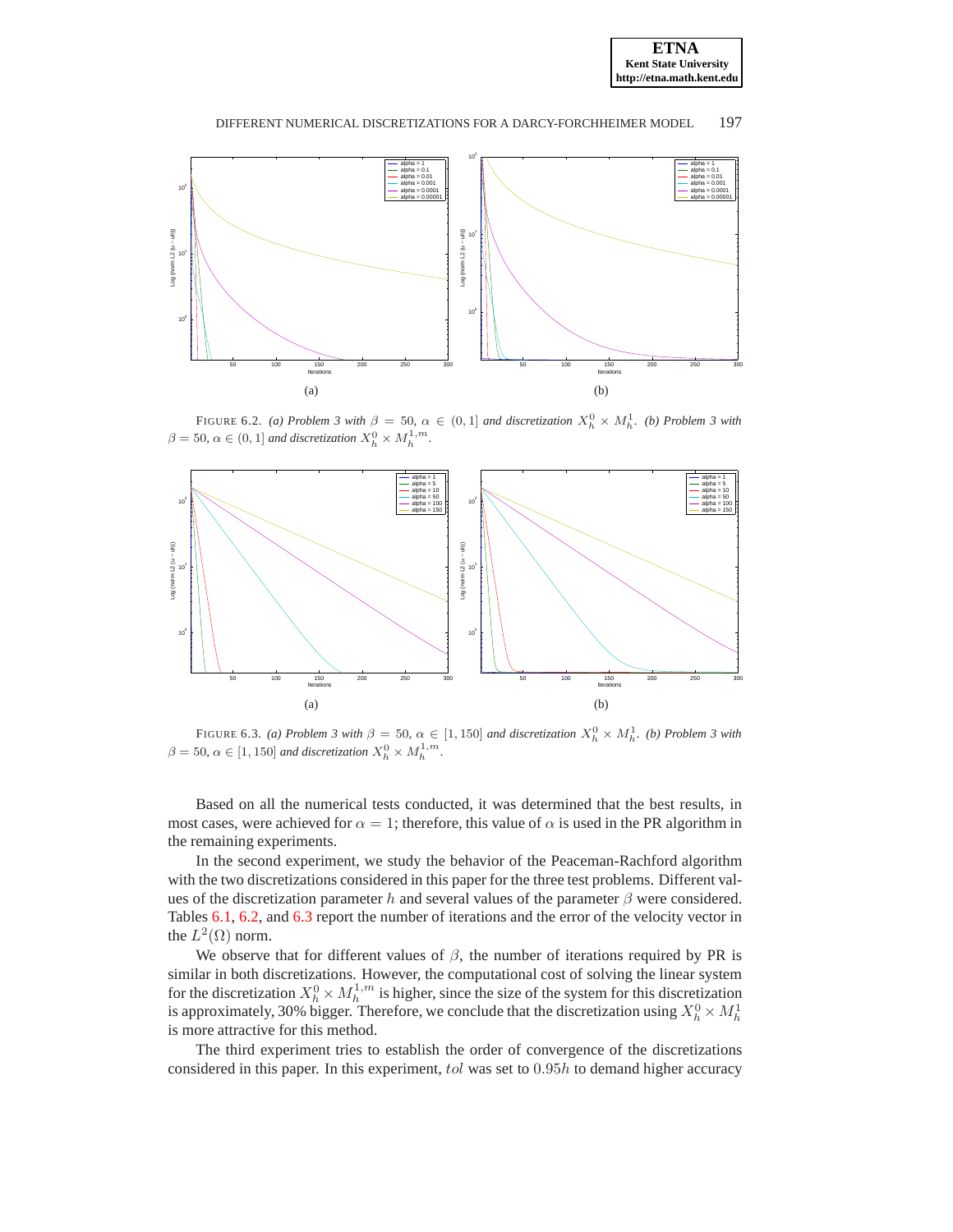<span id="page-11-0"></span>TABLE 6.1 *Comparison between*  $X_h^0 \times M_h^{1,m}$  and  $X_h^0 \times M_h^1$  discretizations of Problem 1 (using PR).

|         |                                          |      | $h=\frac{1}{8}$                             |      | $h = \frac{1}{16}$                                         |      | $h = \frac{1}{32}$                          |
|---------|------------------------------------------|------|---------------------------------------------|------|------------------------------------------------------------|------|---------------------------------------------|
| $\beta$ |                                          | iter | $\ \mathbf{u}-\mathbf{u}_h\ _{L^2(\Omega)}$ | iter | $\left\  \mathbf{u} - \mathbf{u}_h \right\ _{L^2(\Omega)}$ | iter | $\ \mathbf{u}-\mathbf{u}_h\ _{L^2(\Omega)}$ |
| 10      | 1,m                                      | 7    | 0.2399                                      | 13   | 0.1161                                                     | 19   | 0.0602                                      |
|         | $\times M$                               |      | 0.2210                                      | 11   | 0.1154                                                     | 17   | 0.0585                                      |
| 20      | 1,m<br>$X_i^0$<br>$\times M$             | 13   | 0.2400                                      | 24   | 0.1190                                                     | 37   | 0.0602                                      |
|         | $\times M$                               | 12   | 0.2375                                      | 20   | 0.1210                                                     | 32   | 0.0607                                      |
| 30      | $^{1,m}$<br>$X^0$<br>$\times M$          | 19   | 0.2401                                      | 35   | 0.1201                                                     | 55   | 0.0602                                      |
|         | $\times M$ ;                             | 18   | 0.2330                                      | 30   | 0.1192                                                     | 48   | 0.0600                                      |
| 40      | 1,m<br>$\times$ M                        | 25   | 0.2401                                      | 46   | 0.1207                                                     | 72   | 0.0609                                      |
|         | $\times M$                               | 23   | 0.2389                                      | 39   | 0.1212                                                     | 63   | 0.0608                                      |
| 50      | $^{1,m}$<br>$\times M$                   | 31   | 0.2402                                      | 57   | 0.1210                                                     | 90   | 0.0608                                      |
|         | $\times M^{\scriptscriptstyle\bullet}_h$ | 28   | 0.2427                                      | 49   | 0.1201                                                     | 79   | 0.0603                                      |

<span id="page-11-1"></span>TABLE 6.2 *Comparison between*  $X_h^0 \times M_h^{1,m}$  and  $X_h^0 \times M_h^1$  discretizations of Problem 2 (using PR).

|         |                                  |      | $h =$                                                                           |      | $h = \frac{1}{16}$                                                                          |      | $h = \frac{1}{32}$                                                   |
|---------|----------------------------------|------|---------------------------------------------------------------------------------|------|---------------------------------------------------------------------------------------------|------|----------------------------------------------------------------------|
| $\beta$ |                                  | iter | $\left\Vert \mathbf{u}-\mathbf{u}_{h}\right\Vert _{L^{2}\left( \Omega\right) }$ | iter | $\left\Vert \mathbf{u}-\widetilde{\mathbf{u}}_{h}\right\Vert _{L^{2}\left( \Omega\right) }$ | iter | $\left\Vert \mathbf{u}-\ddot{\mathbf{u}}_h\right\Vert_{L^2(\Omega)}$ |
| 10      | $\cdot$ m                        | 10   | 0.2282                                                                          | 15   | 0.1204                                                                                      | 22   | 0.0589                                                               |
|         | $\times M$                       | 10   | 0.2201                                                                          | 15   | 0.1181                                                                                      | 22   | 0.0582                                                               |
| 20      | 1,m<br>$\times M$                | 19   | 0.2336                                                                          | 30   | 0.1180                                                                                      | 43   | 0.0604                                                               |
|         | $\times M$                       | 18   | 0.2346                                                                          | 29   | 0.1183                                                                                      | 42   | 0.0607                                                               |
| 30      | 1,m<br>$\times M$                | 28   | 0.2360                                                                          | 44   | 0.1210                                                                                      | 65   | 0.0596                                                               |
|         | $\times M$                       | 26   | 0.2407                                                                          | 43   | 0.1186                                                                                      | 63   | 0.0602                                                               |
| 40      | 1,m<br>$\times M$                | 37   | 0.2372                                                                          | 59   | 0.1200                                                                                      | 86   | 0.0604                                                               |
|         | $X^{\mathfrak{c}}$<br>$\times M$ | 35   | 0.2363                                                                          | 57   | 0.1189                                                                                      | 84   | 0.0599                                                               |
| 50      | $_{1,m}$<br>$\times M$           | 45   | 0.2433                                                                          | 73   | 0.1216                                                                                      | 108  | 0.0601                                                               |
|         | $\times M^1_h$                   | 43   | 0.2399                                                                          | 70   | 0.1216                                                                                      | 104  | 0.0609                                                               |

and to observe the convergence order. The experimental results corroborate the  $O(h)$  convergence for the velocity vector approximation that was predicted in [\[11\]](#page-16-1) for the discretization space  $X_h^0 \times M_h^{1,m}$ . The experiments also indicate that the convergence for the velocity vector approximation is  $O(h)$  for the discretization space  $X_h^0 \times M_h^1$ . Tables [6.4](#page-12-1) and [6.5](#page-12-2) show these results for problem 2 when  $h = 1/8$ ,  $h = 1/16$ ,  $h = 1/32$ , and  $h = 1/64$ .

In all the numerical tests, the stopping criterion was  $||u - u_h^n||_{L^2(\Omega)} \leq tol$  without tak-ing into account the pressure accuracy. Tables [6.6](#page-12-3) and [6.7](#page-13-1) show the error  $||p - p_h||_{H^1(\Omega)}$ corresponding to the results shown in Tables [6.4](#page-12-1) and [6.5,](#page-12-2) respectively. It is clear that the accuracy of the pressure approximations is very bad. Nevertheless, it is worth noting that the experimental convergence order is  $O(h)$ .

In view of these results, we would like to study how many iterations would be necessary to achieve an error in the pressure approximation similar to the one which is being demanded from the velocity vector. Tables [6.8](#page-13-2) and [6.9](#page-13-3) show the error  $||p - p_h||_{H^1(\Omega)}$  for pressure approximations obtained with 300 iterations. We can see from these tables that the accuracy of the pressure is far from satisfying the velocity vector's accuracy in all cases, i.e., for different values of the discretization parameter h and the different values of parameter  $\beta$ . Therefore, this method seems to be very computationally expensive to obtain a good approximation of the pressure.

The fourth and last experiment compares the PR method with the well-known Newton method for solving nonlinear systems. Tables [6.10,](#page-13-4) [6.11,](#page-14-0) and [6.12](#page-14-1) show the results for Newton's method using the discretizations  $X_h^0 \times M_h^{1,m}$  and  $X_h^0 \times M_h^1$ .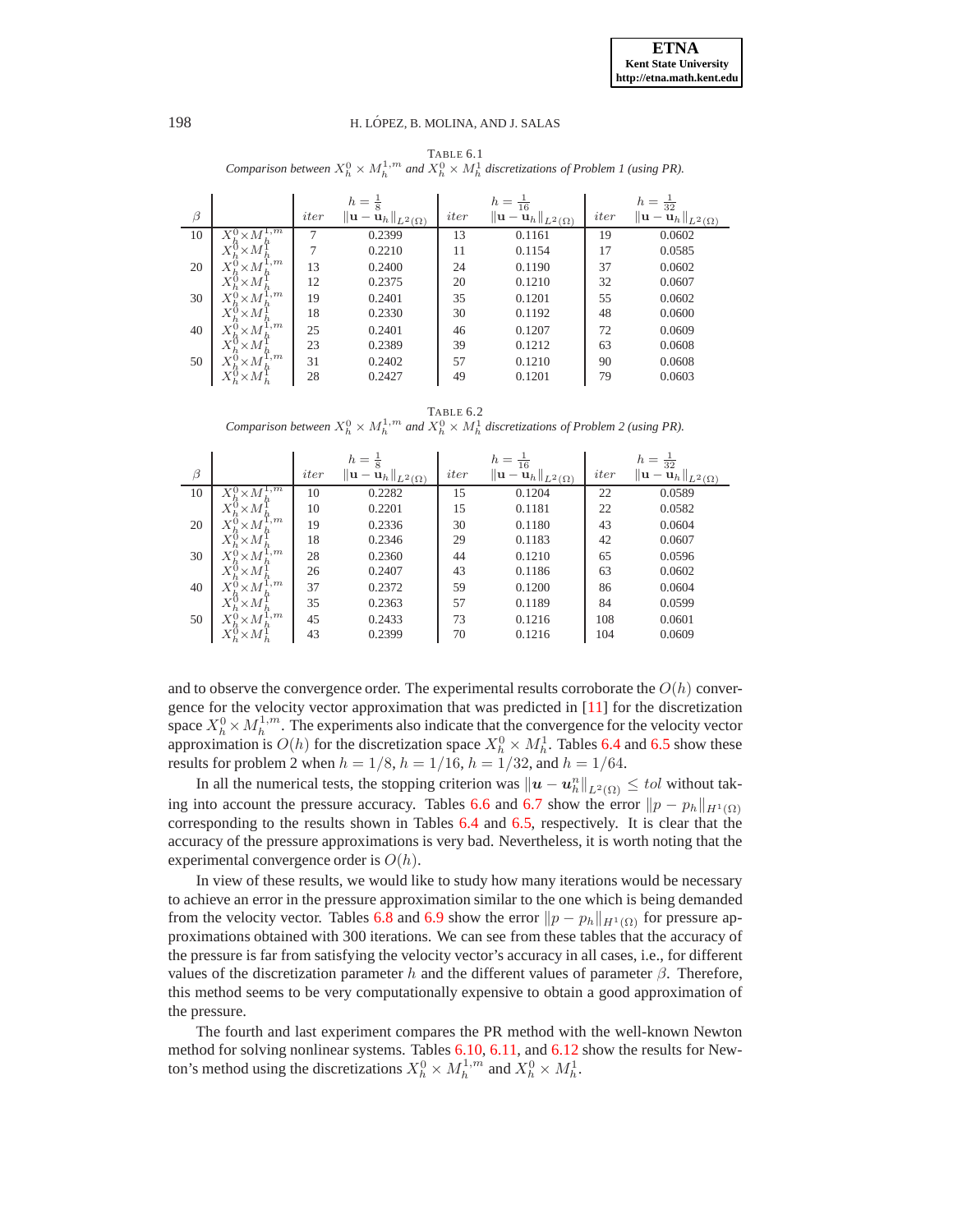**ETNA Kent State University http://etna.math.kent.edu**

### DIFFERENT NUMERICAL DISCRETIZATIONS FOR A DARCY-FORCHHEIMER MODEL 199

<span id="page-12-0"></span>TABLE 6.3 *Comparison between*  $X_h^0 \times M_h^{1,m}$  and  $X_h^0 \times M_h^1$  discretizations of Problem 3 (using PR).

|    |                                    |                | $h =$<br>$\frac{1}{8}$                      |                | $h = \frac{1}{16}$                          |      | $h = \frac{1}{32}$                          |
|----|------------------------------------|----------------|---------------------------------------------|----------------|---------------------------------------------|------|---------------------------------------------|
| β  |                                    | iter           | $\ \mathbf{u}-\mathbf{u}_h\ _{L^2(\Omega)}$ | iter           | $\ \mathbf{u}-\mathbf{u}_h\ _{L^2(\Omega)}$ | iter | $\ \mathbf{u}-\mathbf{u}_h\ _{L^2(\Omega)}$ |
| 10 | 1,m<br>$\times M$                  | 17             | 0.2437                                      | 27             | 0.1219                                      | 36   | 0.0609                                      |
|    | Χ<br>$\times M$                    | $\overline{2}$ | 0.1806                                      | $\overline{2}$ | 0.1102                                      | 8    | 0.0585                                      |
| 20 | 1, m<br>X,<br>$\times M$           | 32             | 0.2437                                      | 54             | 0.1219                                      | 71   | 0.0609                                      |
|    | $X_h^{\mathfrak{c}}$<br>$\times M$ | 2              | 0.1822                                      | $\overline{c}$ | 0.1130                                      | 14   | 0.0602                                      |
| 30 | 1,m<br>$\times M$                  | 48             | 0.2437                                      | 80             | 0.1219                                      | 106  | 0.0609                                      |
|    | $X^{\mathfrak{c}}$<br>$\times M$   | $\overline{2}$ | 0.1828                                      | $\mathfrak{2}$ | 0.1140                                      | 20   | 0.0608                                      |
| 40 | 1,m<br>Χ,<br>$\times M$            | 64             | 0.2437                                      | 106            | 0.1219                                      | 140  | 0.0609                                      |
|    | $X^{\mathfrak{g}}$<br>$\times M$   | $\overline{2}$ | 0.1831                                      | 2              | 0.1146                                      | 27   | 0.0604                                      |
| 50 | 1,m<br>$\times M$                  | 80             | 0.2437                                      | 132            | 0.1219                                      | 175  | 0.0609                                      |
|    | $\mathbb{Y}M$ ,<br>Αĭ              | $\overline{2}$ | 0.1833                                      | $\overline{2}$ | 0.1149                                      | 33   | 0.0607                                      |

<span id="page-12-1"></span>TABLE 6.4  $L^2$  error in the velocity vector for  $X_h^0 \times M_h^1$  of Problem 2 (using PR).

|    | $h =$ |                                                       |      | $=$                                                   |      | $n =$<br>32                                           |      | $h =$                                          |
|----|-------|-------------------------------------------------------|------|-------------------------------------------------------|------|-------------------------------------------------------|------|------------------------------------------------|
| β  | iter  | lu<br>$\mathbf{u} = \mathbf{u}_h \Vert_{L^2(\Omega)}$ | iter | ⊪u<br>$\mathbf{u} = \mathbf{u}_h \Vert_{L^2(\Omega)}$ | iter | ⊪u<br>$\mathbf{u} = \mathbf{u}_h \Vert_{L^2(\Omega)}$ | iter | ⊪u<br>$\ \cdot - \mathbf{u}_h\ _{L^2(\Omega)}$ |
| 10 | 19    | 0.115777                                              | 27   | 0.058054                                              | 35   | 0.029657                                              | 45   | 0.014556                                       |
| 20 | 34    | 0.116988                                              | 49   | 0.058556                                              | 65   | 0.029663                                              | 83   | 0.014772                                       |
| 30 | 49    | 0.118094                                              | 71   | 0.059097                                              | 96   | 0.029348                                              | 122  | 0.014767                                       |
| 40 | 65    | 0.117002                                              | 94   | 0.058702                                              | 126  | 0.029548                                              | 161  | 0.014785                                       |
| 50 | 80    | 0.117932                                              | .16  | 0.059148                                              | 157  | 0.029409                                              | 200  | 0.014809                                       |

<span id="page-12-2"></span>TABLE 6.5  $L^2$  error in the velocity vector for  $X_h^0 \times M_h^{1,m}$  of Problem 2 (using PR).

|    |      | $h =$                                         |      | $h = \frac{1}{16}$                          |      | $=$<br>32                                     |      | 64                                                          |
|----|------|-----------------------------------------------|------|---------------------------------------------|------|-----------------------------------------------|------|-------------------------------------------------------------|
| β  | iter | $  \mathbf{u} - \mathbf{u}_h  _{L^2(\Omega)}$ | iter | $\ \mathbf{u}-\mathbf{u}_h\ _{L^2(\Omega)}$ | iter | $  \mathbf{u} - \mathbf{u}_h  _{L^2(\Omega)}$ | iter | ⊪u<br>$\cdot -\mathbf{u}_{h\parallel r}$ .<br>$L^2(\Omega)$ |
| 10 | 23   | 0.1180                                        | 30   | 0.0593                                      | 39   | 0.0293                                        | 48   | 0.0146                                                      |
| 20 | 46   | 0.1180                                        | 60   | 0.0592                                      | 76   | 0.0297                                        | 94   | 0.0148                                                      |
| 30 | 69   | 0.1182                                        | 90   | 0.0593                                      | 115  | 0.0295                                        | 141  | 0.0148                                                      |
| 40 | 92   | 0.1183                                        | 121  | 0.0592                                      | 153  | 0.0296                                        | 188  | 0.0148                                                      |
| 50 | 115  | 0.1185                                        | 151  | 0.0593                                      | 191  | 0.0297                                        | 236  | 0.0148                                                      |

<span id="page-12-3"></span>TABLE 6.6  $H^1$ -error in the pressure for  $X_h^0 \times M_h^1$  of Problem 2 (using PR).

| β  | $h =$<br>$\parallel_H^1(\Omega)$ | $\parallel p$<br>$p_h$<br>$\ H^1(\Omega)\ $ | 32<br>$p_h$<br>$\ H^1(\Omega)\ $ | $\mathbb{I} p$<br>$H^1(\Omega)$ |
|----|----------------------------------|---------------------------------------------|----------------------------------|---------------------------------|
| 10 | 3.2904                           | 1.8173                                      | 1.0408                           | 0.5384                          |
| 20 | 7.3398                           | 4.1593                                      | 2.3604                           | 1.2929                          |
| 30 | 11.4311                          | 6.5330                                      | 3.6103                           | 2.0186                          |
| 40 | 15.2159                          | 8.7497                                      | 4.9460                           | 2.7460                          |
| 50 | 19.3172                          | 11.1320                                     | 6.1974                           | 3.4741                          |

In all problems and for different values of  $\beta$ , if the discretization parameter h decreases, then more steps were required for the discretization  $X_h^0 \times M_h^{1,m}$  than for the discretization  $X_h^0 \times M_h^1$ . This behavior was more pronounced for problems 1 and 3.

On the other hand, if the results obtained in Tables [6.1–](#page-11-0)[6.3](#page-12-0) and [6.10–](#page-13-4)[6.12](#page-14-1) are compared, it can be observed that in all experiments, the PR algorithm required fewer iterations than Newton's method. Figures [6.4,](#page-14-2) [6.5,](#page-15-0) and [6.6](#page-15-1) show this behavior for the three test problems when  $\beta = 20$  and  $h = 1/32$ . It is also worthwhile mentioning that the computer cost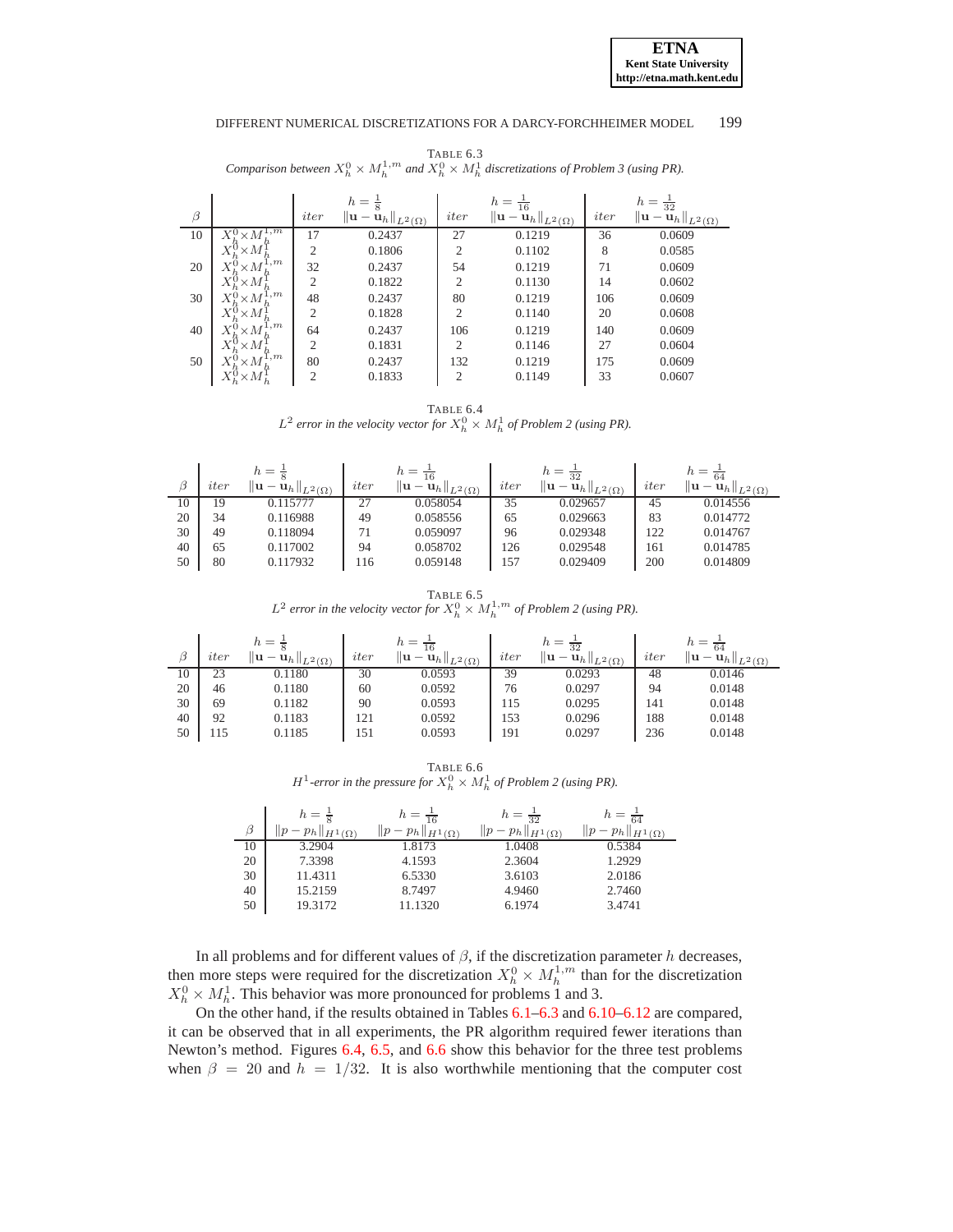<span id="page-13-1"></span>TABLE 6.7  $H^1$ -error in the pressure for  $X_h^0 \times M_h^{1,m}$  of Problem 2 (using PR).

| β  | $h = \frac{1}{8}$<br>$\parallel$ H <sup>1</sup> ( $\Omega$ ) | $h =$<br>$\ p\ $<br>$p_h$<br>$\parallel$ H <sup>1</sup> ( $\Omega$ ) | $h = \frac{1}{32}$<br>$\parallel p$<br>$p_h$<br>$\parallel$ H $^1$ ( $\Omega$ ) | $\frac{1}{64}$<br>$H^1(\Omega)$ |
|----|--------------------------------------------------------------|----------------------------------------------------------------------|---------------------------------------------------------------------------------|---------------------------------|
| 10 | 2.6589                                                       | 1.5737                                                               | 0.8486                                                                          | 0.4698                          |
| 20 | 5.0690                                                       | 3.0083                                                               | 1.7230                                                                          | 0.9531                          |
| 30 | 7.4851                                                       | 4.4454                                                               | 2.4983                                                                          | 1.4099                          |
| 40 | 9.9030                                                       | 5.7956                                                               | 3.3234                                                                          | 1.8668                          |
| 50 | 12.3214                                                      | 7.2339                                                               | 4.1485                                                                          | 2.2973                          |

TABLE 6.8

<span id="page-13-2"></span> $H^1$  error in the pressure for  $X_h^0 \times M_h^1$  of Problem 2 with 300 iterations (using PR).

|    | $h = \frac{1}{5}$            | $h =$                 | $h = \frac{1}{32}$                      | $h = \frac{1}{64}$              |
|----|------------------------------|-----------------------|-----------------------------------------|---------------------------------|
| β  | $p_h \ _{H^1(\Omega)}$<br> p | $p_h\ _{H^1(\Omega)}$ | $\parallel p$<br>$p_h \ _{H^1(\Omega)}$ | $\ p\ $<br>$Ph\ _{H^1(\Omega)}$ |
| 10 | 0.3553                       | 0.1772                | 0.0885                                  | 0.0442                          |
| 20 | 0.3559                       | 0.1773                | 0.0885                                  | 0.0443                          |
| 30 | 0.3629                       | 0.1865                | 0.1052                                  | 0.0721                          |
| 40 | 0.4719                       | 0.3586                | 0.3271                                  | 0.3192                          |
| 50 | 0.9871                       | 0.9663                | 0.9649                                  | 0.9652                          |

TABLE 6.9  $H^1$  error for the pressure for  $X_h^0 \times M_h^{1,m}$  of Problem 2 with 300 iterations (using PR).

<span id="page-13-3"></span>

|    | $h=\frac{1}{8}$        | $h =$                  | $h = \frac{1}{32}$         |                                   |
|----|------------------------|------------------------|----------------------------|-----------------------------------|
| β  | $p_h \ _{H^1(\Omega)}$ | $-p_h\ _{H^1(\Omega)}$ | p<br>$P_h  _{H^1(\Omega)}$ | $p_h \ _{H^1(\Omega)}$<br>$\ p\ $ |
| 10 | .2886                  | 0.6441                 | 0.3220                     | 0.1610                            |
| 20 | 2.4543                 | 1.2272                 | 0.6135                     | 0.3068                            |
| 30 | 3.6227                 | 1.8119                 | 0.9072                     | 0.4562                            |
| 40 | 4.7741                 | 2.4019                 | 1.2314                     | 0.6739                            |
| 50 | 5.9343                 | 3.0806                 | 1.7518                     | 1.2106                            |

TABLE 6.10

<span id="page-13-4"></span>*Comparison between*  $X_h^0 \times M_h^{1,m}$  and  $X_h^0 \times M_h^1$  discretizations of Problem 1 (using Newton).

|         |                                         |      | $h = \frac{1}{8}$                           |      | $h = \frac{1}{16}$                          |      | $h = \frac{1}{32}$                          |
|---------|-----------------------------------------|------|---------------------------------------------|------|---------------------------------------------|------|---------------------------------------------|
| $\beta$ |                                         | iter | $\ \mathbf{u}-\mathbf{u}_h\ _{L^2(\Omega)}$ | iter | $\ \mathbf{u}-\mathbf{u}_h\ _{L^2(\Omega)}$ | iter | $\ \mathbf{u}-\mathbf{u}_h\ _{L^2(\Omega)}$ |
| 10      | 1,m                                     | 29   | 0.2416                                      | 83   | 0.1207                                      | 430  | 0.0609                                      |
|         | $\times M$                              | 8    | 0.2369                                      | 26   | 0.1210                                      | 83   | 0.0597                                      |
| 20      | $^{1,m}$<br>$\times M$                  | 52   | 0.2419                                      | 203  | 0.1218                                      | 608  | 0.0609                                      |
|         | $\times M$                              | 19   | 0.2319                                      | 49   | 0.1201                                      | 154  | 0.0601                                      |
| 30      | 1,m<br>$X^0$<br>$\times M$              | 89   | 0.2410                                      | 322  | 0.1217                                      | 895  | 0.0609                                      |
|         | $\times M$                              | 30   | 0.2419                                      | 79   | 0.1192                                      | 249  | 0.0607                                      |
| 40      | $^{1,m}$<br>$X^0$<br>$\times M$         | 146  | 0.2427                                      | 471  | 0.1213                                      | 1305 | 0.0608                                      |
|         | $X^0$<br>$\times M$                     | 47   | 0.2346                                      | 118  | 0.1218                                      | 321  | 0.0605                                      |
| 50      | 1,m<br>$X^{\mathfrak{c}}$<br>$\times M$ | 205  | 0.2436                                      | 629  | 0.1218                                      | 1664 | 0.0609                                      |
|         | $\times M^{\scriptscriptstyle \vee}$    | 58   | 0.2415                                      | 159  | 0.1207                                      | 410  | 0.0606                                      |

for Newton is higher than for PR iteration, because in each iteration, Newton evaluates the Jacobian and solves a system of linear equations, and PR solves a linear system of equations and calculates an intermediate solution. The computer cost of this calculation is negligible in comparison with the Jacobian evaluation. For these reasons, the PR algorithm is much more attractive.

<span id="page-13-0"></span>**7. Conclusions.** This paper presents a comparative study between the Peaceman-Rachford iterative method and Newton's method with two different discretizations of a flow using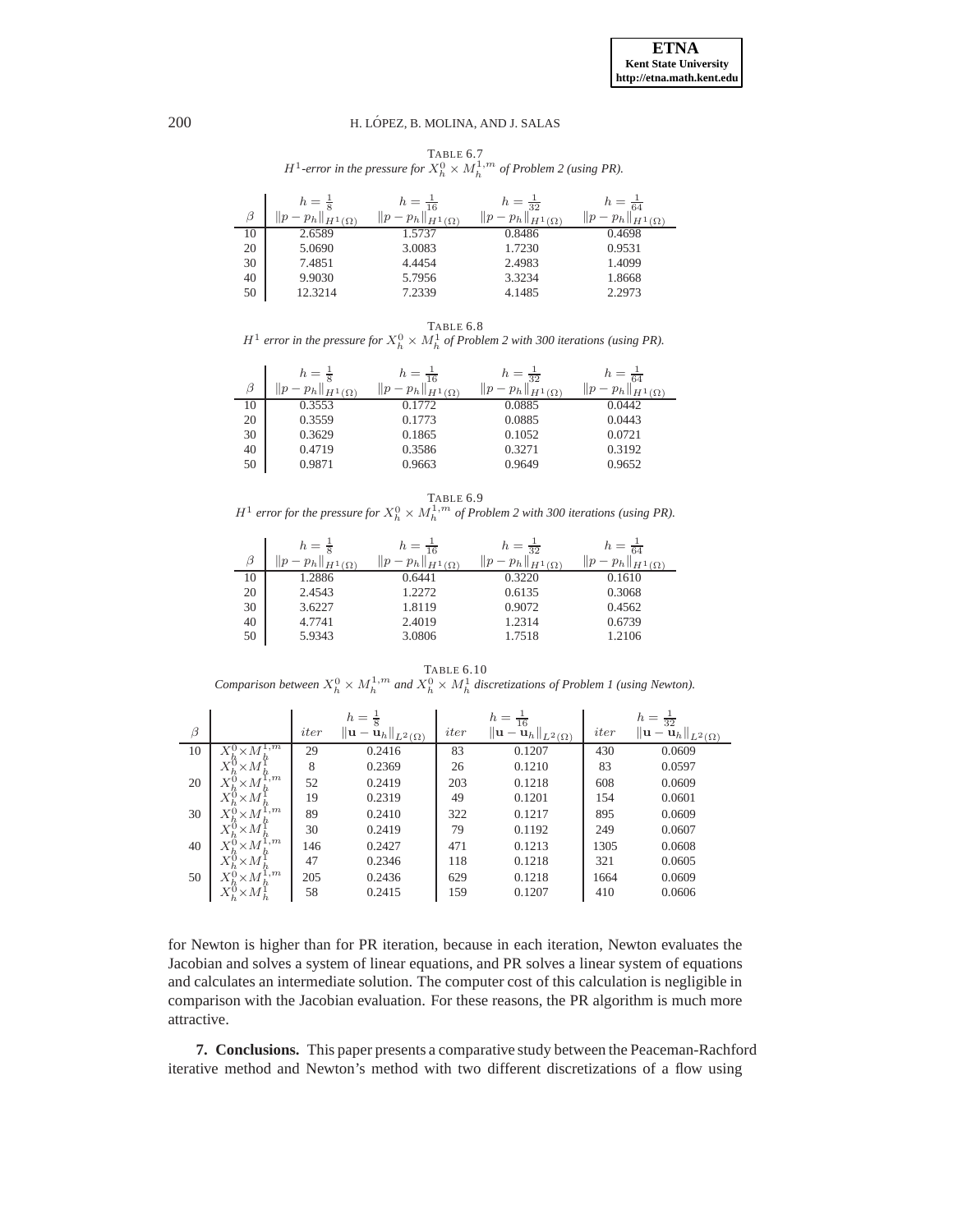<span id="page-14-0"></span>TABLE 6.11 *Comparison between*  $X_h^0 \times M_h^{1,m}$  and  $X_h^0 \times M_h^1$  discretizations of Problem 2 (using Newton).

|         |                                              |      | $h=\frac{1}{8}$                                     |      | $h = \frac{1}{16}$                                         |      | $h = \frac{1}{32}$                          |
|---------|----------------------------------------------|------|-----------------------------------------------------|------|------------------------------------------------------------|------|---------------------------------------------|
| $\beta$ |                                              | iter | $\ \mathbf{u}-\check{\mathbf{u}}_h\ _{L^2(\Omega)}$ | iter | $\left\  \mathbf{u} - \mathbf{u}_h \right\ _{L^2(\Omega)}$ | iter | $\ \mathbf{u}-\mathbf{u}_h\ _{L^2(\Omega)}$ |
| 10      | 1,m<br>$X_{\iota}^0$<br>$\times M$           | 39   | 0.2431                                              | 110  | 0.1182                                                     | 427  | 0.0609                                      |
|         | $\times M$                                   | 12   | 0.2362                                              | 35   | 0.1186                                                     | 103  | 0.0601                                      |
| 20      | l,m<br>$\times M$                            | 77   | 0.2380                                              | 240  | 0.1207                                                     | 760  | 0.0609                                      |
|         | $\times M$                                   | 27   | 0.2424                                              | 66   | 0.1207                                                     | 196  | 0.0607                                      |
| 30      | 1,m<br>$\times M$                            | 141  | 0.2423                                              | 415  | 0.1212                                                     | 1189 | 0.0609                                      |
|         | $\times M$                                   | 39   | 0.2437                                              | 99   | 0.1198                                                     | 311  | 0.0606                                      |
| 40      | $_{1,m}$<br>$X^{\mathfrak{c}}$<br>$\times M$ | 139  | 0.2428                                              | 560  | 0.1214                                                     | 1563 | 0.0608                                      |
|         | $\times M$                                   | 59   | 0.2349                                              | 153  | 0.1210                                                     | 413  | 0.0594                                      |
| 50      | 1,m<br>$X^0$<br>$\times M$                   | 191  | 0.2433                                              | 768  | 0.1218                                                     | 2008 | 0.0609                                      |
|         | $\times M$                                   | 75   | 0.2396                                              | 203  | 0.1197                                                     | 531  | 0.0608                                      |

<span id="page-14-1"></span>TABLE 6.12 *Comparison between*  $X_h^0 \times M_h^{1,m}$  and  $X_h^0 \times M_h^1$  discretizations of Problem 3 (using Newton).



<span id="page-14-2"></span>FIGURE 6.4. *Number of iterations vs absolute error in the solution of Problem 1 using*  $X_h^0 \times M_h^{1,m}$  and  $X_h^0 \times M_h^1$  discretizations and the methods PR and Newton.

Darcy-Forchheimer's equation. Newton's method is not competitive with the PR method, because the PR method has a lower cost per iteration and requires fewer iterations to achieve convergence. The parameter  $\alpha$  in the PR method was set to its best value after some experiments. The convergence order for the discretization  $X_h^0 \times M_h^1$  with PR was determined experimentally, and the convergence order for the discretization  $X_h^0 \times M_h^{1,m}$ , determined the-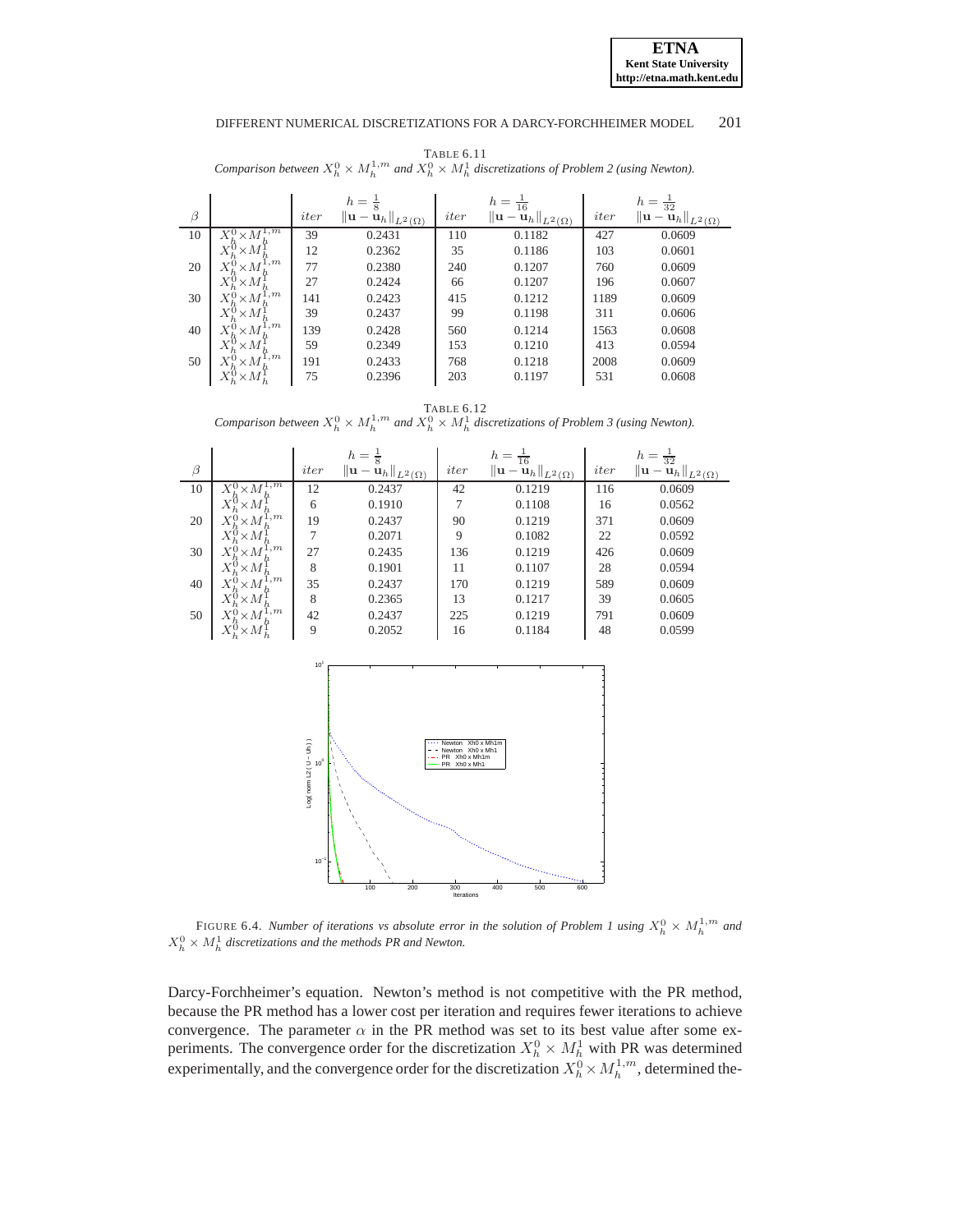

FIGURE 6.5. *Number of iterations vs absolute error in the solution of Problem 2 using*  $X_h^0 \times M_h^{1,m}$  and  $X_h^0 \times M_h^1$  discretizations and the methods PR and Newton.

<span id="page-15-0"></span>

<span id="page-15-1"></span>FIGURE 6.6. *Number of iterations vs absolute error in the solution of Problem 3 using*  $X_h^0 \times M_h^{1,m}$  and  $X_h^0 \times M_h^1$  discretizations and the methods PR and Newton.

oretically in [\[11](#page-16-1)], was corroborated. The results obtained through our test problems indicate that the PR iterative method is very attractive for numerically solving Darcy-Forchheimer's model with both discretizations. However, for the  $X_h^0 \times M_h^1$  discretization, the CPU and memory requirements are lower and there is not much difference in the number of iterations compared with the  $X_h^0 \times M_h^{1,m}$  discretization. For that reason, the  $X_h^0 \times M_h^1$  discretization is a better choice.

In a future paper, we would like to study the convergence of velocity vector approximation using the PR method and the space discretization  $X_h^0 \times M_h^1$ , to propose other mixed finite elements, and to solve the nonlinear systems with other iterative methods of low computational cost. As for obtaining an accurate approximation for the pressure and low computational cost, it would be interesting to use a remark in  $[11]$  in which the solution of a Poisson equation for recovering a pressure approximation is proposed. We also would like to compare our results with those of other researchers in numerical simulations of flow models with a projection.